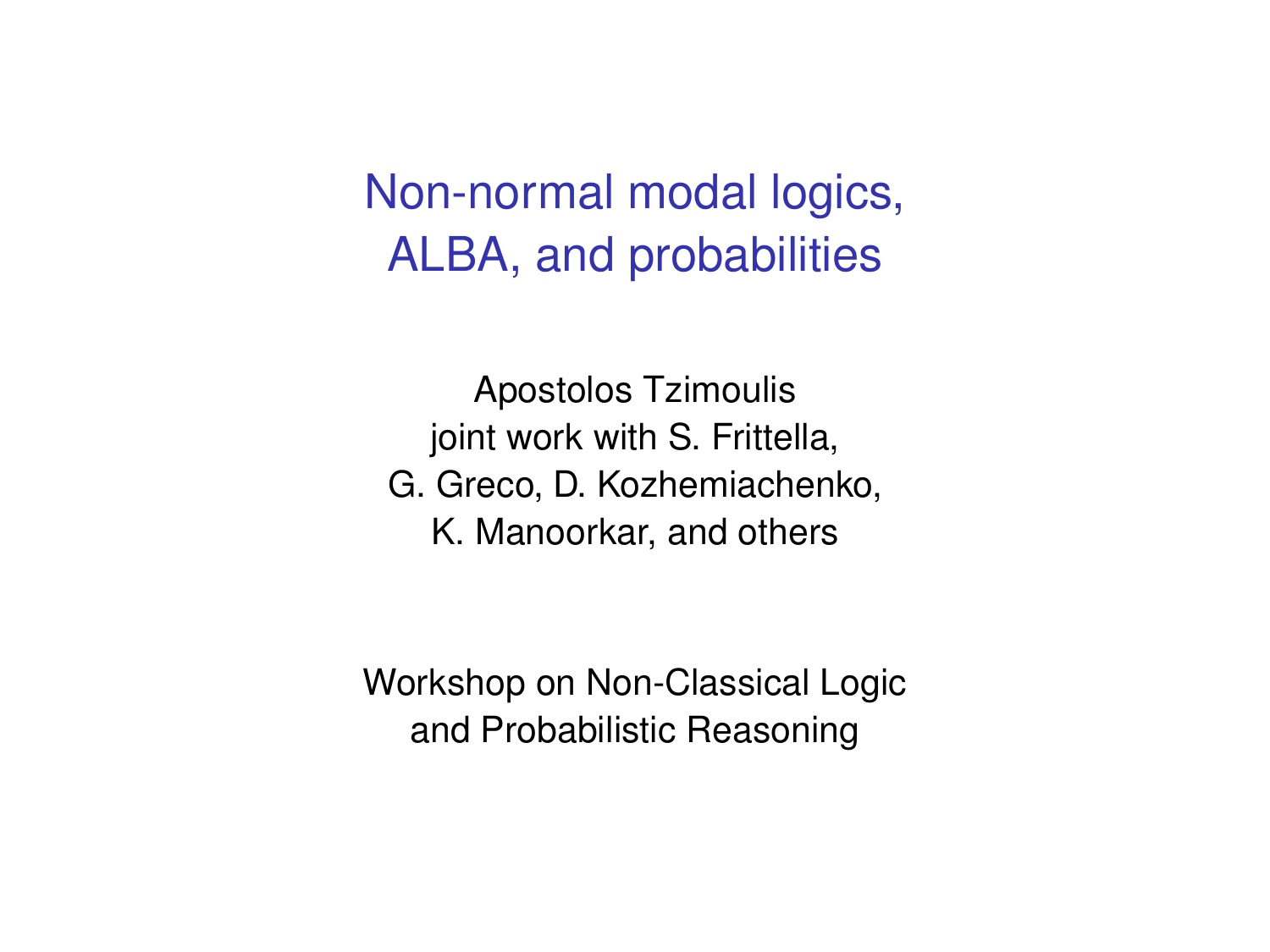Motivation: A probabilistic 2-layer logic (e.g. P. Baldi, P. Cintula, C. Noguera 2020)

#### $A ::= p | \top | \bot | \neg A | A \sqcap A | A \sqcup A$

 $\phi ::= \mu(A) | 1 | 0 | \sim \phi | \phi \wedge \phi | \phi \vee \phi | \phi \oplus \phi | \phi \ominus \phi$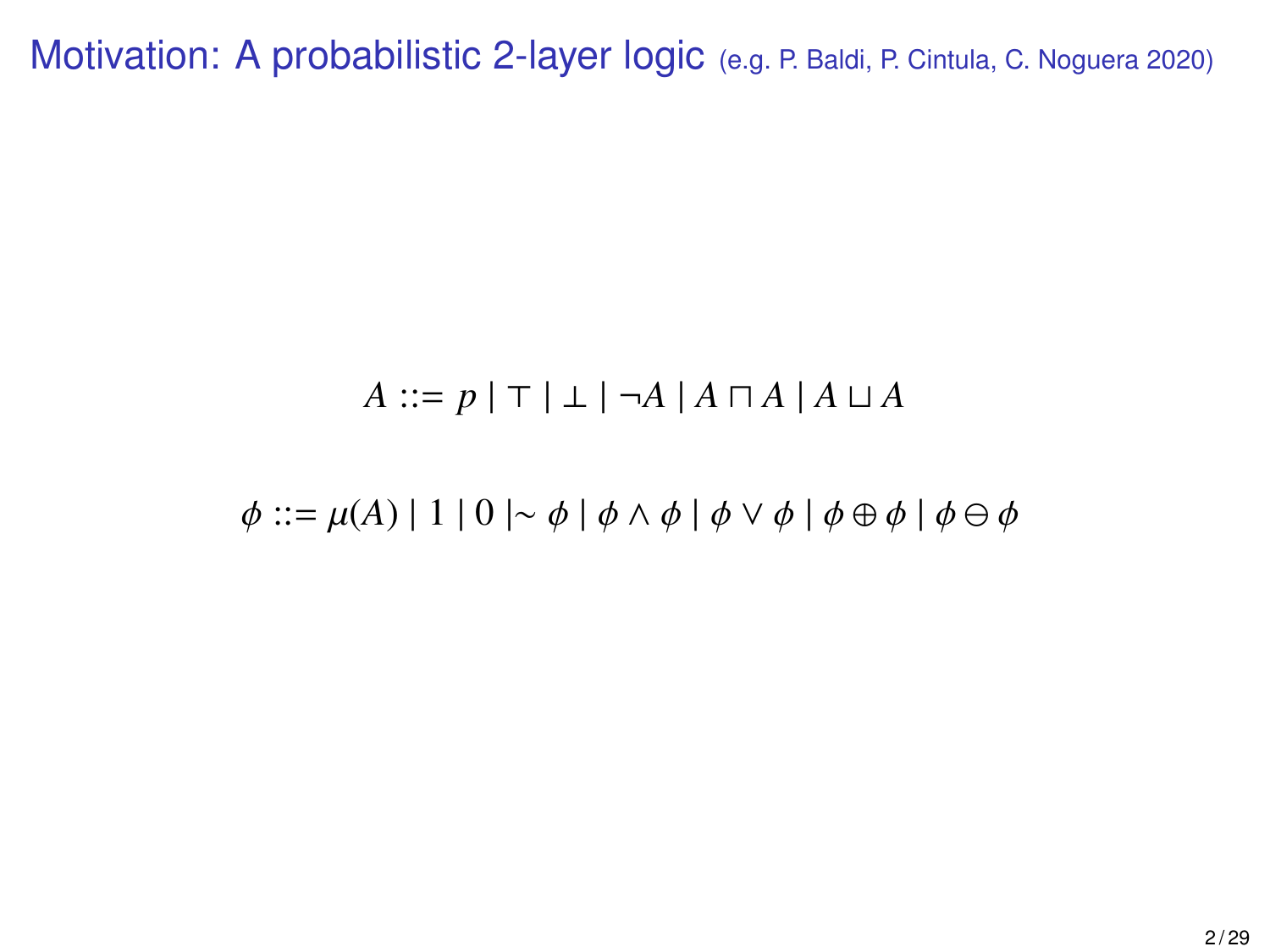## Motivation: A probabilistic 2-layer logic

#### $A ::= p \mid \top \mid \bot \mid \neg A \mid A \sqcap A \mid A \sqcup A$

 $\phi ::= \mu(A) | 1 | 0 | \sim \phi | \phi \wedge \phi | \phi \vee \phi | \phi \oplus \phi | \phi \ominus \phi$ 

- $\triangleright$  Classical logic axioms for the non-modal formulas
- $\triangleright \oplus$  is associative, commutative, with 0 as neutral element
- $\triangleright \oplus$  preserves all finite non-empty meets and joins
- $\triangleright$   $\oplus$  and  $\ominus$  are residuals of each other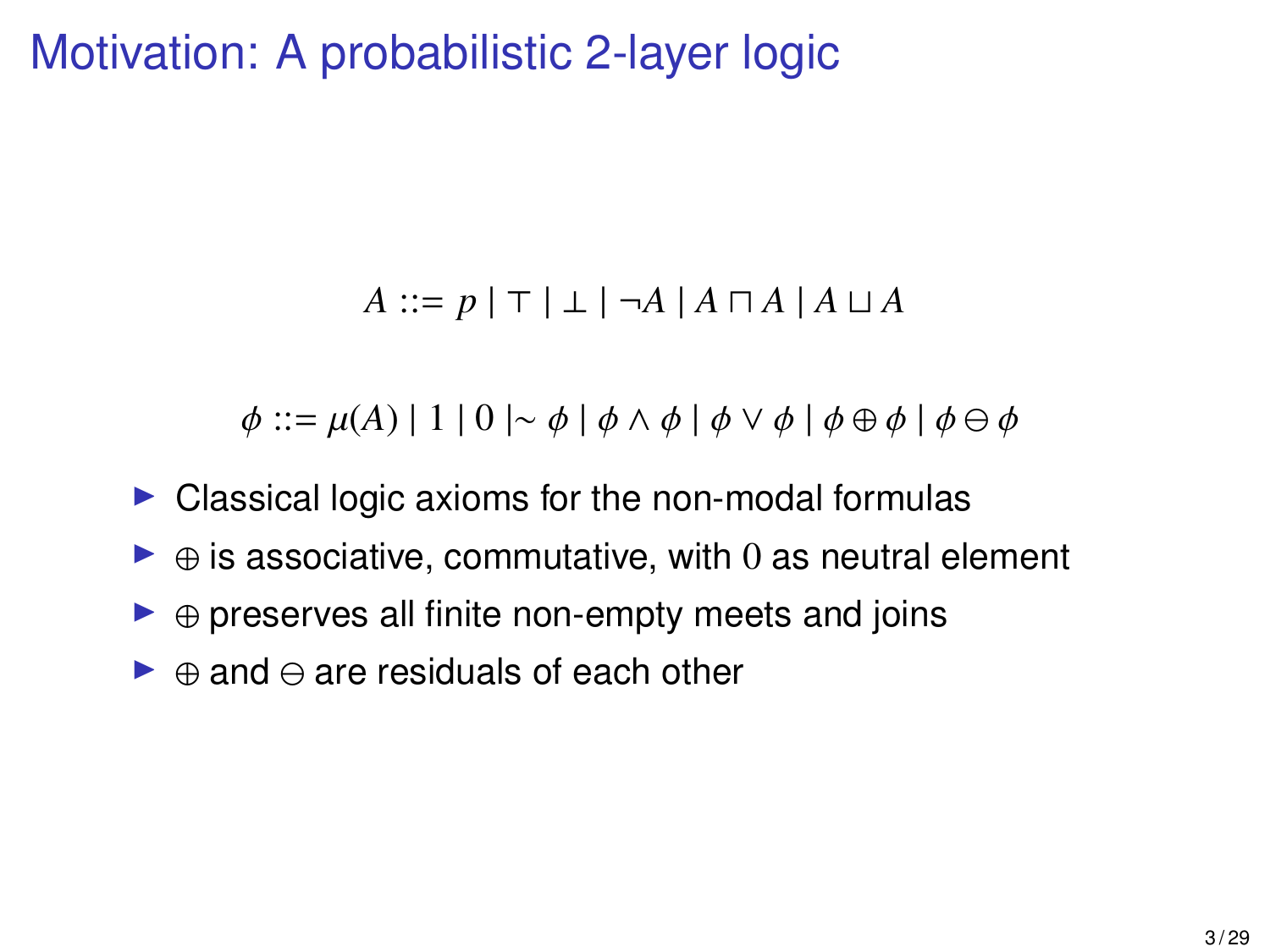### Motivation: A probabilistic 2-layer logic

$$
A ::= p | \top | \bot | \neg A | A \sqcap A | A \sqcup A
$$

 $\phi ::= \mu(A) | 1 | 0 | \sim \phi | \phi \wedge \phi | \phi \vee \phi | \phi \oplus \phi | \phi \ominus \phi$ 

- A1. From  $A \vdash B$  infer  $\mu(A) \vdash \mu(B)$ ;
- A2.  $\mu(\neg A)$  + ⊢  $\sim \mu(A)$  ;
- A3.  $(\mu(A) \ominus \mu(A \wedge B)) \oplus \mu(B) + \mu(A \vee B)$ ;

Nec. from  $\top \vdash A$  infer  $1 \vdash \mu(A)$ .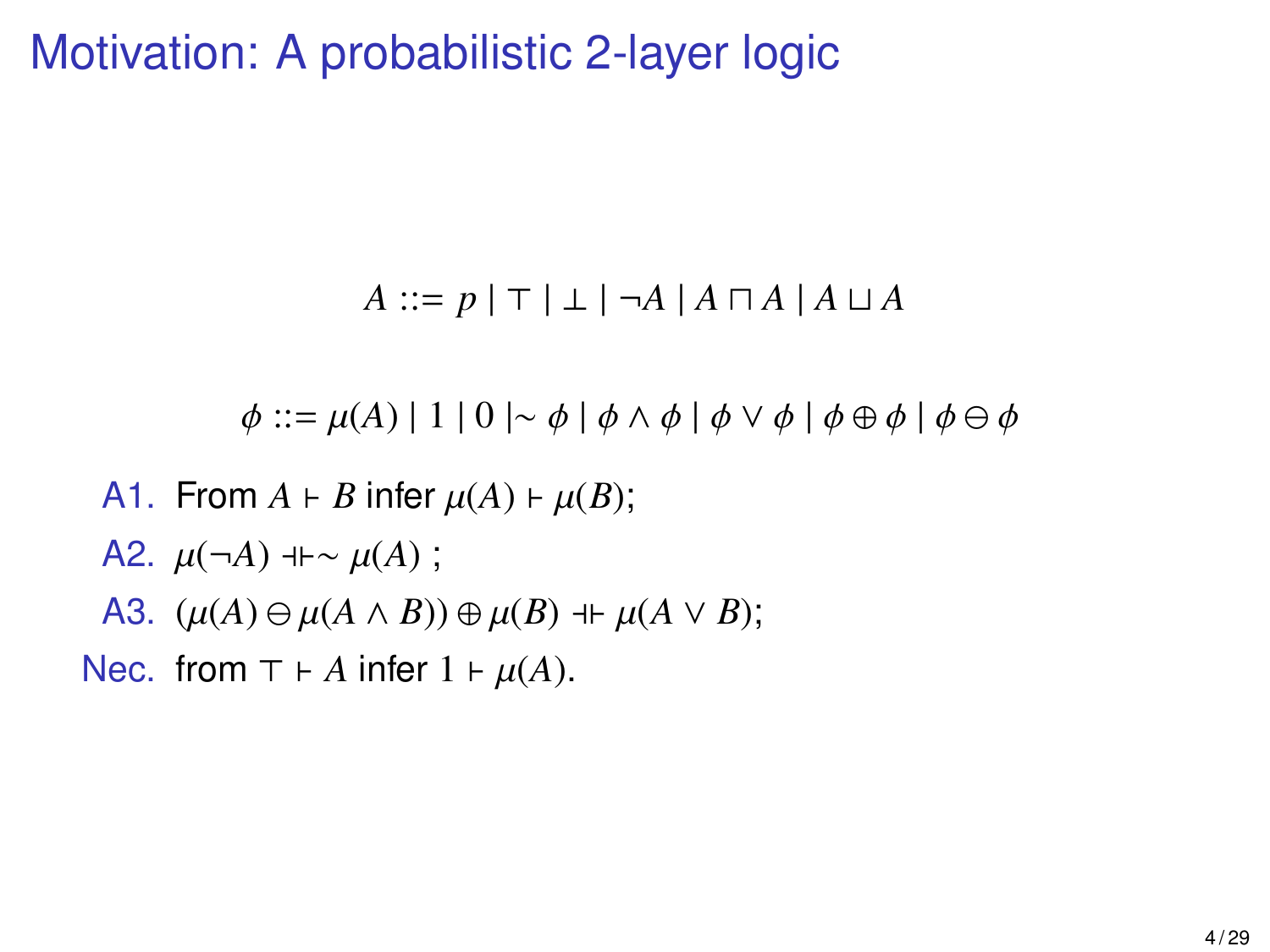## Motivation: A probabilistic 2-layer logic

#### $A ::= p | \top | \bot | \neg A | A ∩ A | A ∪ A$

 $\phi ::= \mu(A) | 1 | 0 | \sim \phi | \phi \wedge \phi | \phi \vee \phi | \phi \oplus \phi | \phi \ominus \phi$ 

- $\blacktriangleright$  Semantic framework:
	- $\blacktriangleright$  Classical formulas are interpreted in a Boolean algebra  $\mathbb{B}$ .
	- Probability formulas are interpreted on an  $(MV-)$ algebra  $\mathbb{C}$ .
	- $\blacktriangleright \mu : \mathbb{B} \to \mathbb{C}$ , a monotone map.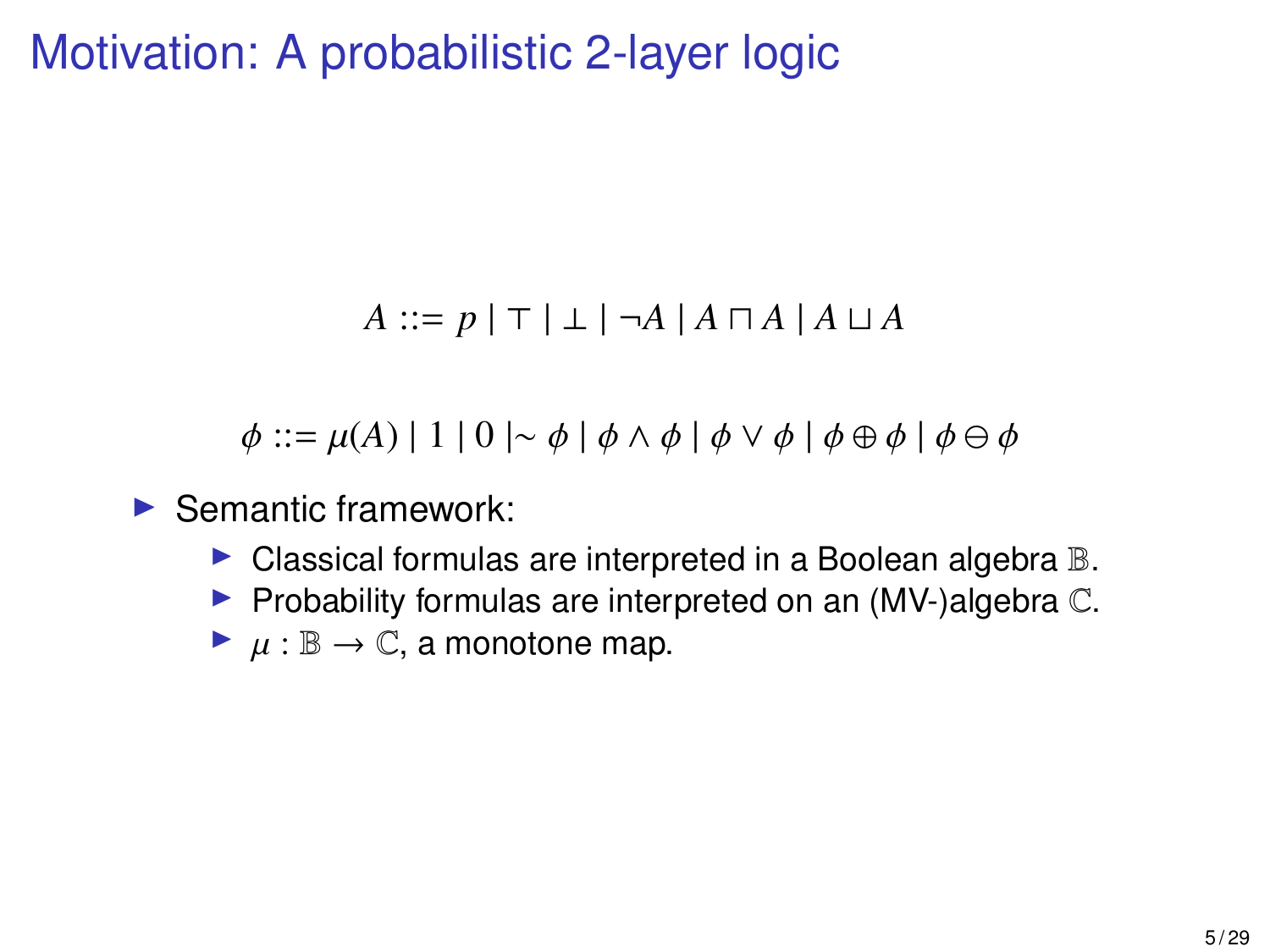Proper Multi-type Display Calculi

I **Display property**:

$$
\frac{Y \vdash X > Z}{X : Y \vdash Z}
$$
  

$$
X \vdash Z < Y
$$

 $X \vdash Z < Y$ <br>display rules semantically justified by **adjunction/residuation** 

- **Multi-type:** Separate **syntactic types** for different types of semantic objects
- **Proper:** Rules closed under **uniform substitution** (Wansing '98) within each type
- **Canonical proof of cut elimination (via metatheorem)**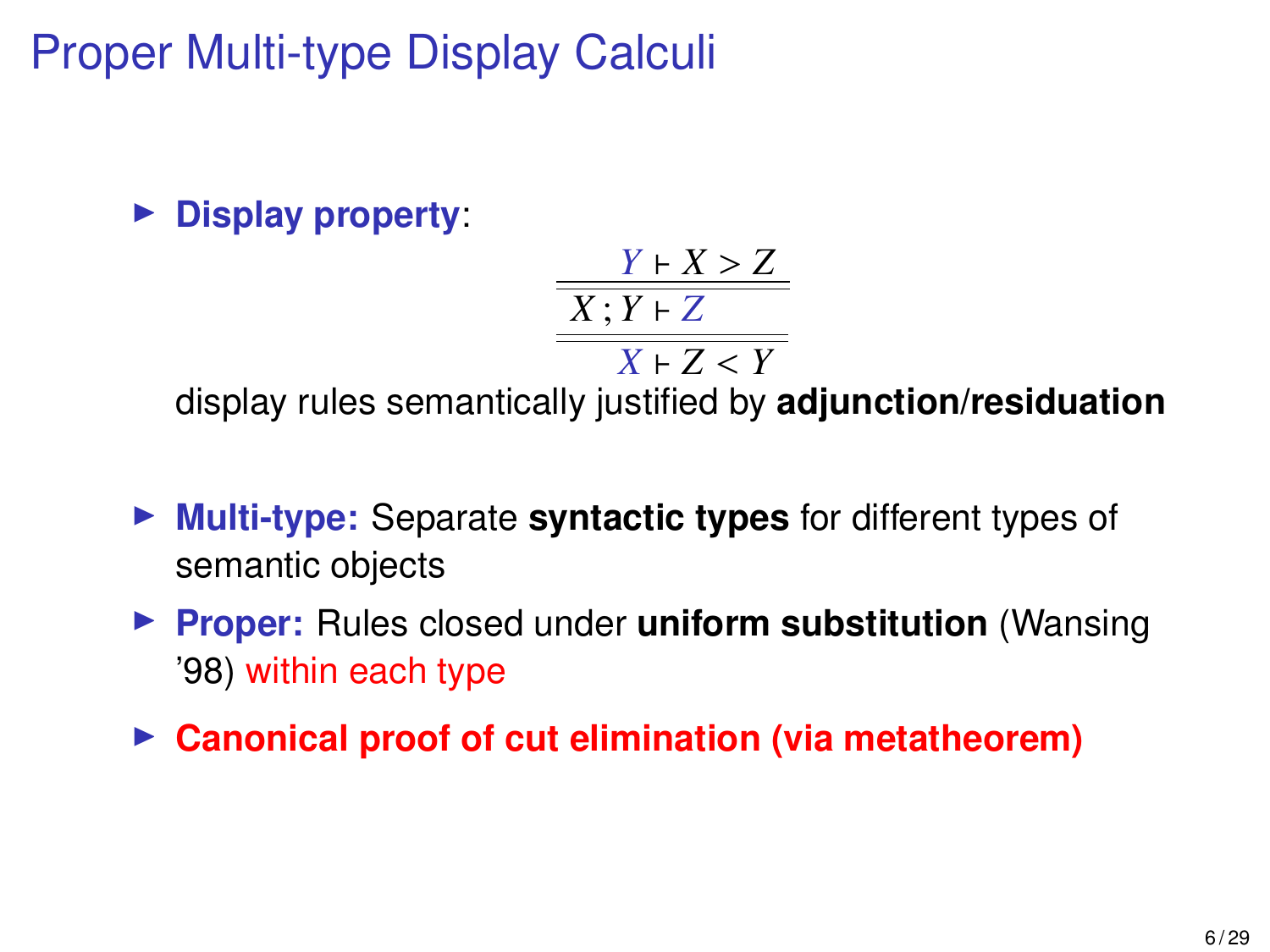# Display calculi and correspondence

- 1. The algorithm **ALBA** (properly adjusted) can transform an analytic inductive inequality into primitive quasi-inequalities.
- 2. Analytic rules in display calculi semantically correspond to primitive quasi-inequalities.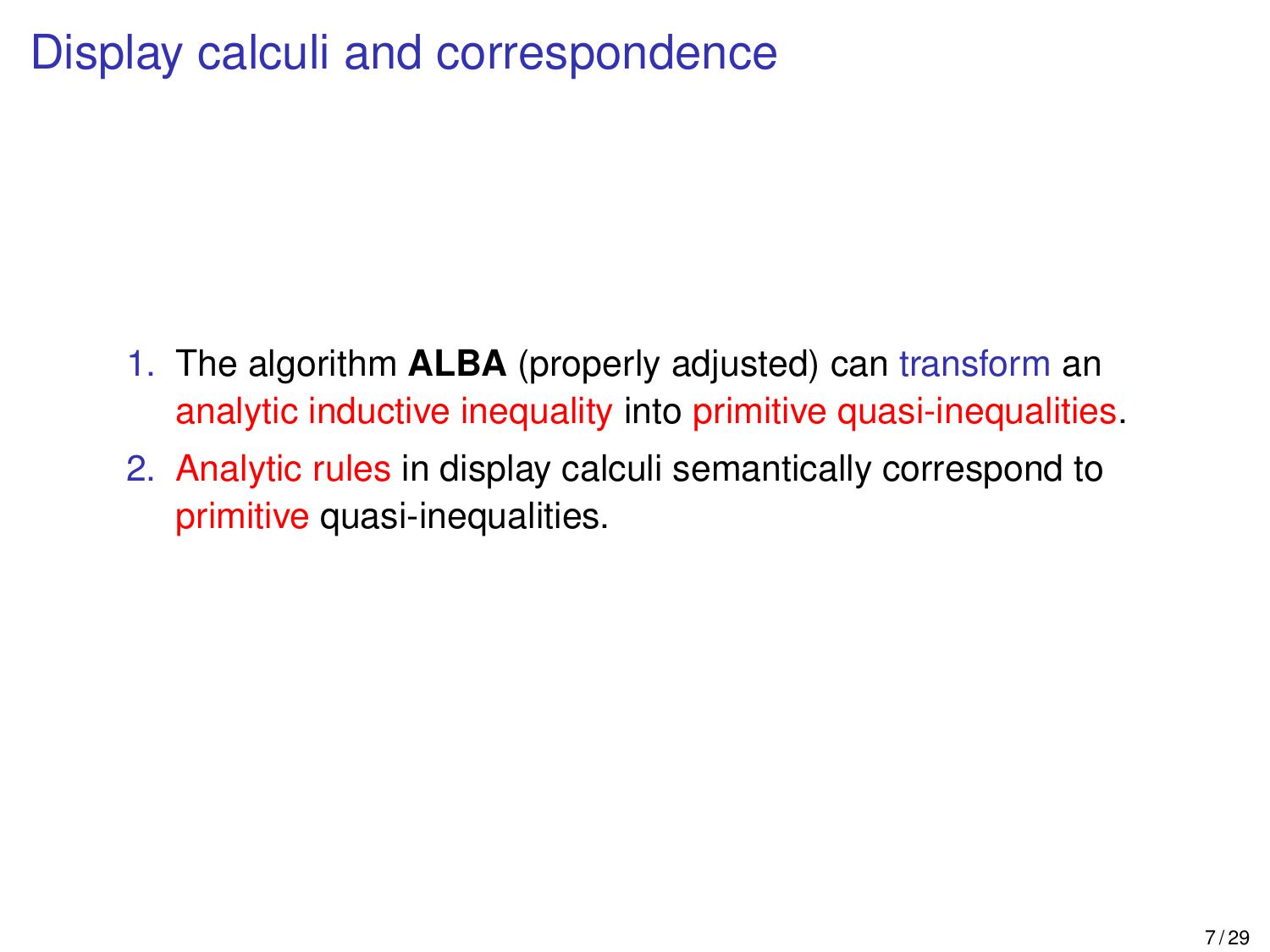Display calculi and correspondence: An example

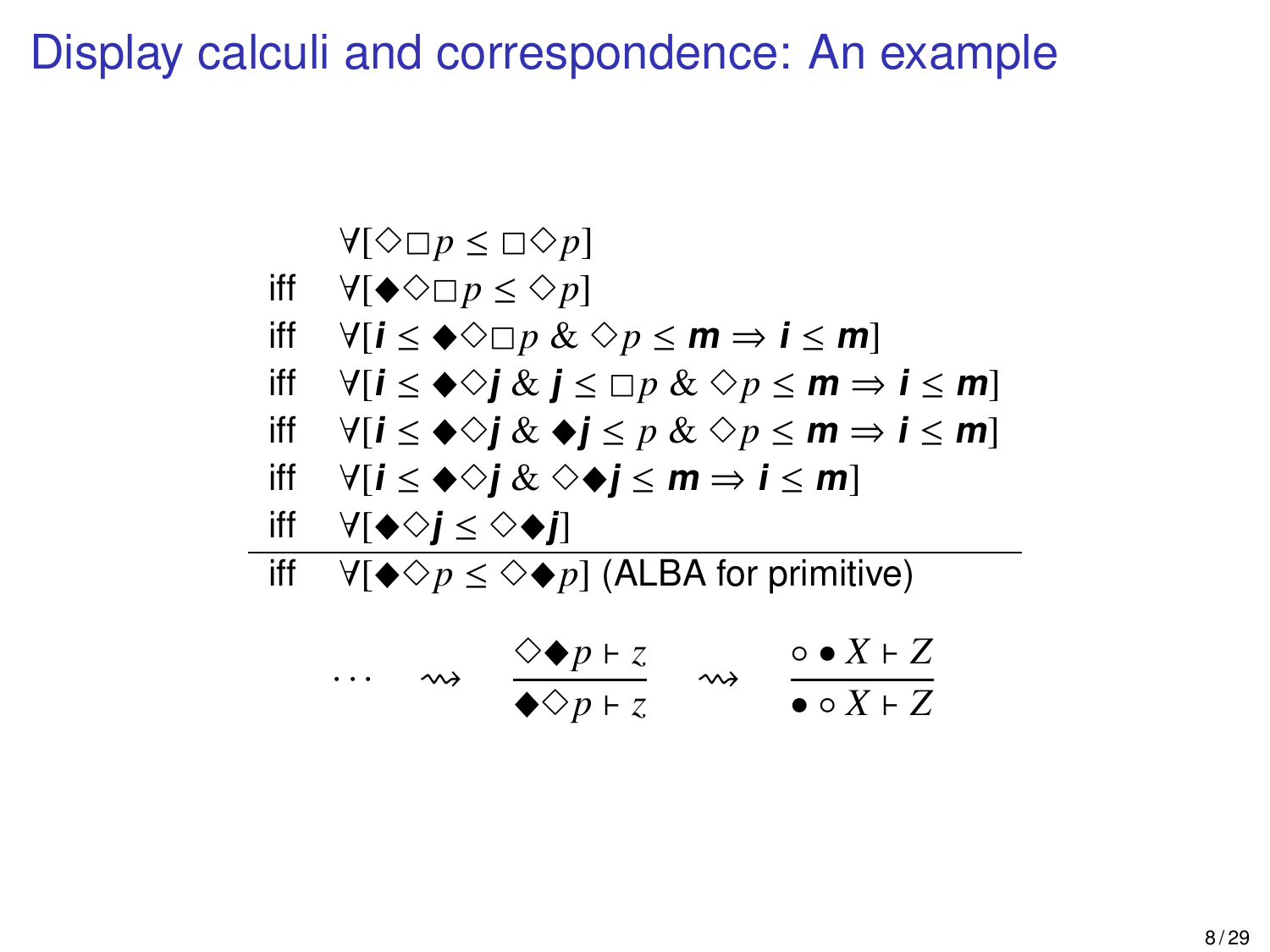# Which logics are properly displayable?

[Kracht 96], [Ciabattoni<sup>+</sup>15], [Greco<sup>+</sup>16]

#### Complete characterization:

- 1. the logics of any **basic** normal (D)LE;
- 2. axiomatic extensions of these with **analytic inductive inequalities**:

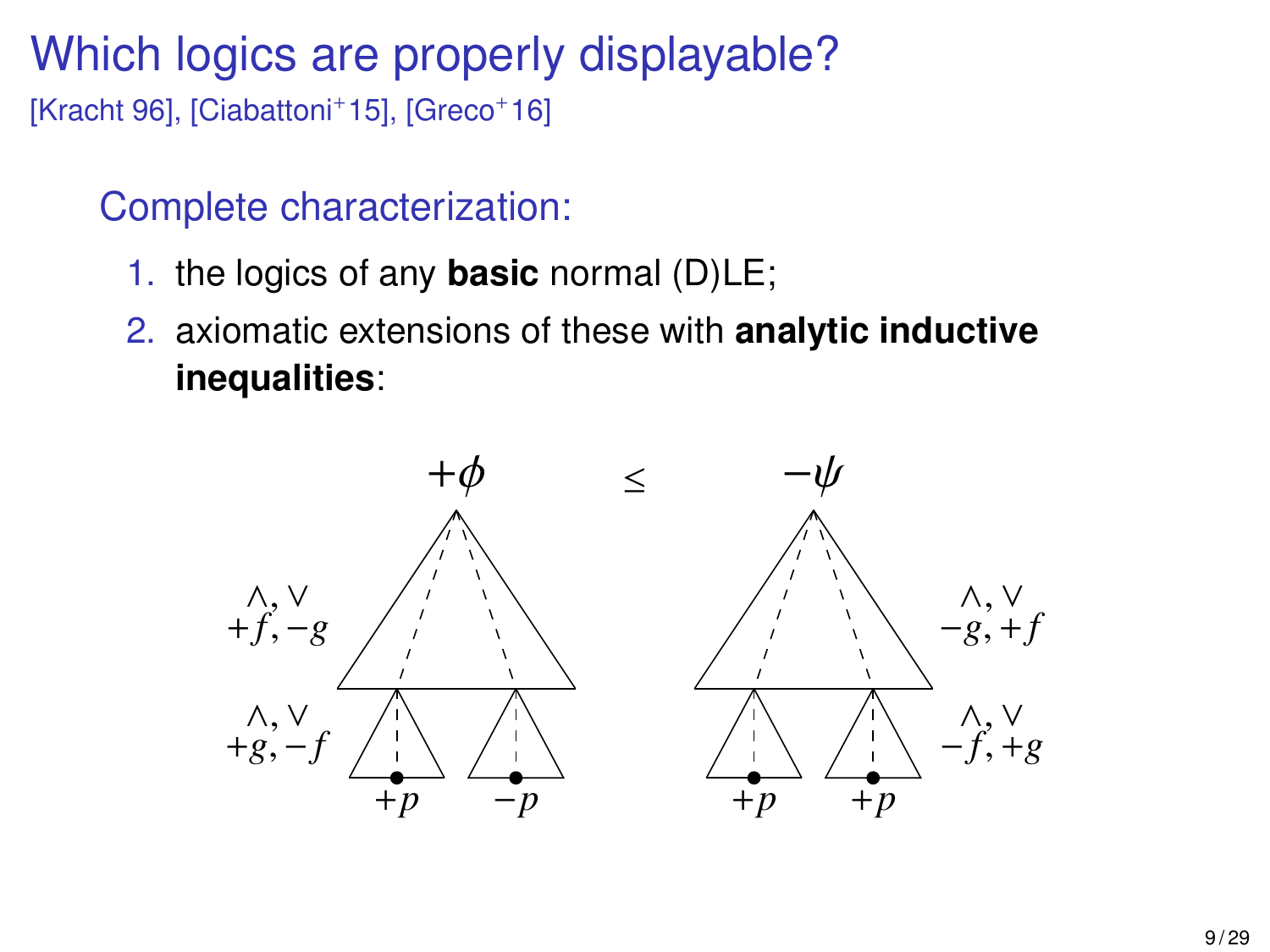# The gaps

- 1. Many-sorted signature and heterogeneous connectives.
- 2. The connective  $\mu$  is monotone not normal.
- 3. The connective  $\oplus$  is regular (for join preservation).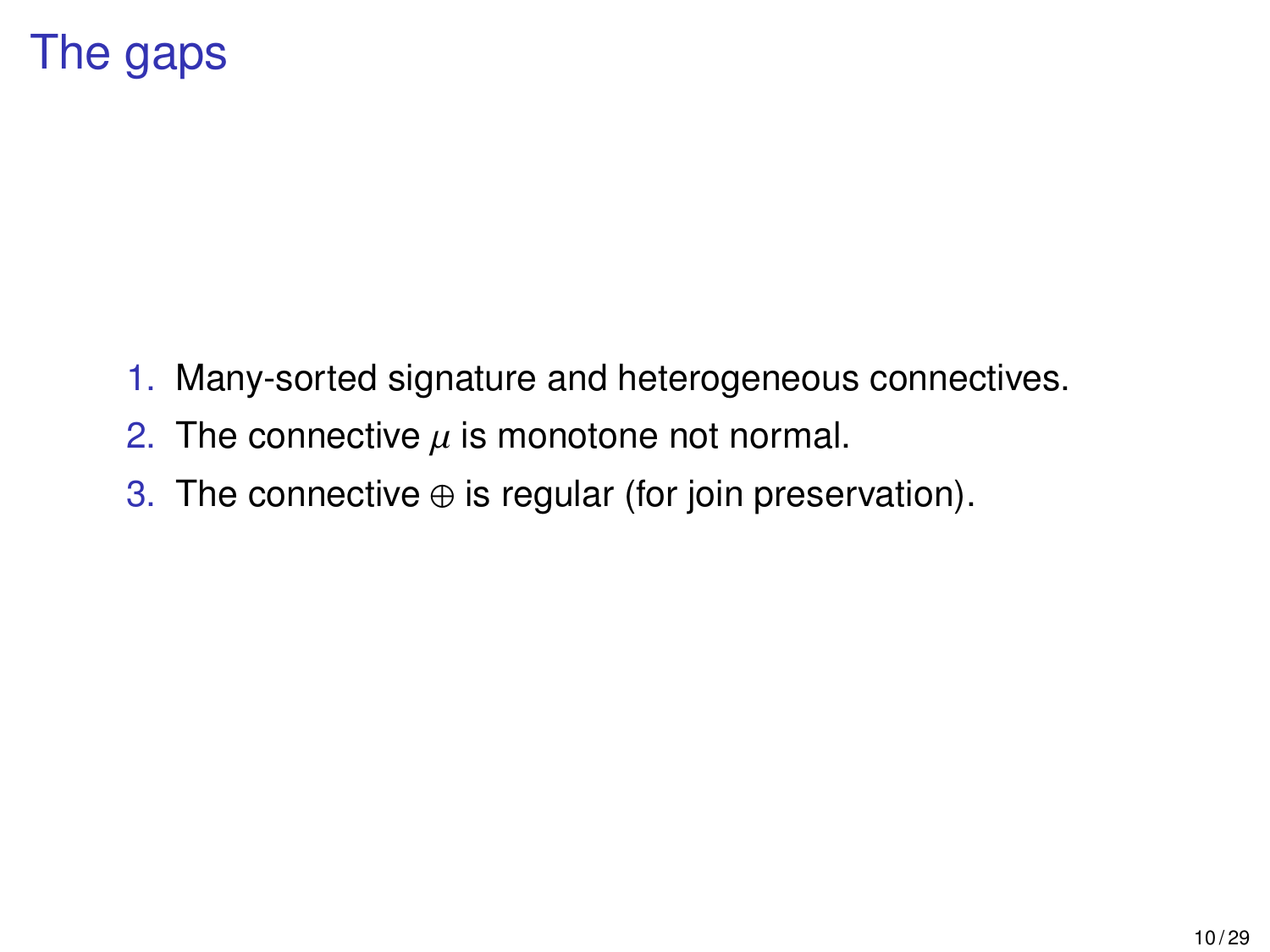#### Monotone modal logic as a 2-sorted frame

A monotone neighbourhood frame [Chellas 80], [Herzig<sup>+</sup> 96], [Hansen 03]

$$
\mathbb{N} := (W, \nu : W \to \mathcal{PP}(W))
$$

can be represented as a **2-sorted n-frame**:

$$
\mathbb{K} := (X, Y, R_{\nu}, R_{\ni}, R_{\nu^c}, R_{\nexists}) \quad \text{where}
$$
\n
$$
\triangleright X := W \text{ and } Y := \mathcal{P}(W);
$$
\n
$$
\triangleright R_{\nu} \subseteq X \times Y \quad wR_{\nu}Z \text{ iff } Z \in \nu(w);
$$
\n
$$
\triangleright R_{\ni} \subseteq Y \times X \quad ZR_{\ni}w \text{ iff } w \in Z \quad \text{for all } x \in X \text{ and } Z \in Y.
$$

 $\nabla \varphi := \langle \nu \rangle [\ni] \varphi$ 

 $\mathbb{N}, w \Vdash \nabla \varphi$ 

$$
\begin{array}{ll}\n\text{iff} & \exists Z \, (Z \in v(w) \& Z \subseteq \varphi^{\mathbb{N}}) \\
\text{iff} & \exists Z \, (w \, R \, Z \, k \, \forall z \, (z \in Z \rightarrow \mathbb{N}))\n\end{array}
$$

- iff  $\exists Z (w R_v Z \& \forall z (z \in Z \Rightarrow z \Vdash \varphi))$ <br>iff  $\exists Z (\omega R, Z \& \forall z (Z R, z \Rightarrow z \Vdash \varphi))$
- iff  $∃Z(w R<sub>ν</sub> Z & ∀z(Z R<sub>∃</sub> z ⇒ z ⊩ φ))$
- iff  $∃Z(w R<sub>ν</sub>Z & Z ⊢ [∃]φ)$
- iff  $\mathbb{K}, w \Vdash \langle v \rangle[\ni] \varphi$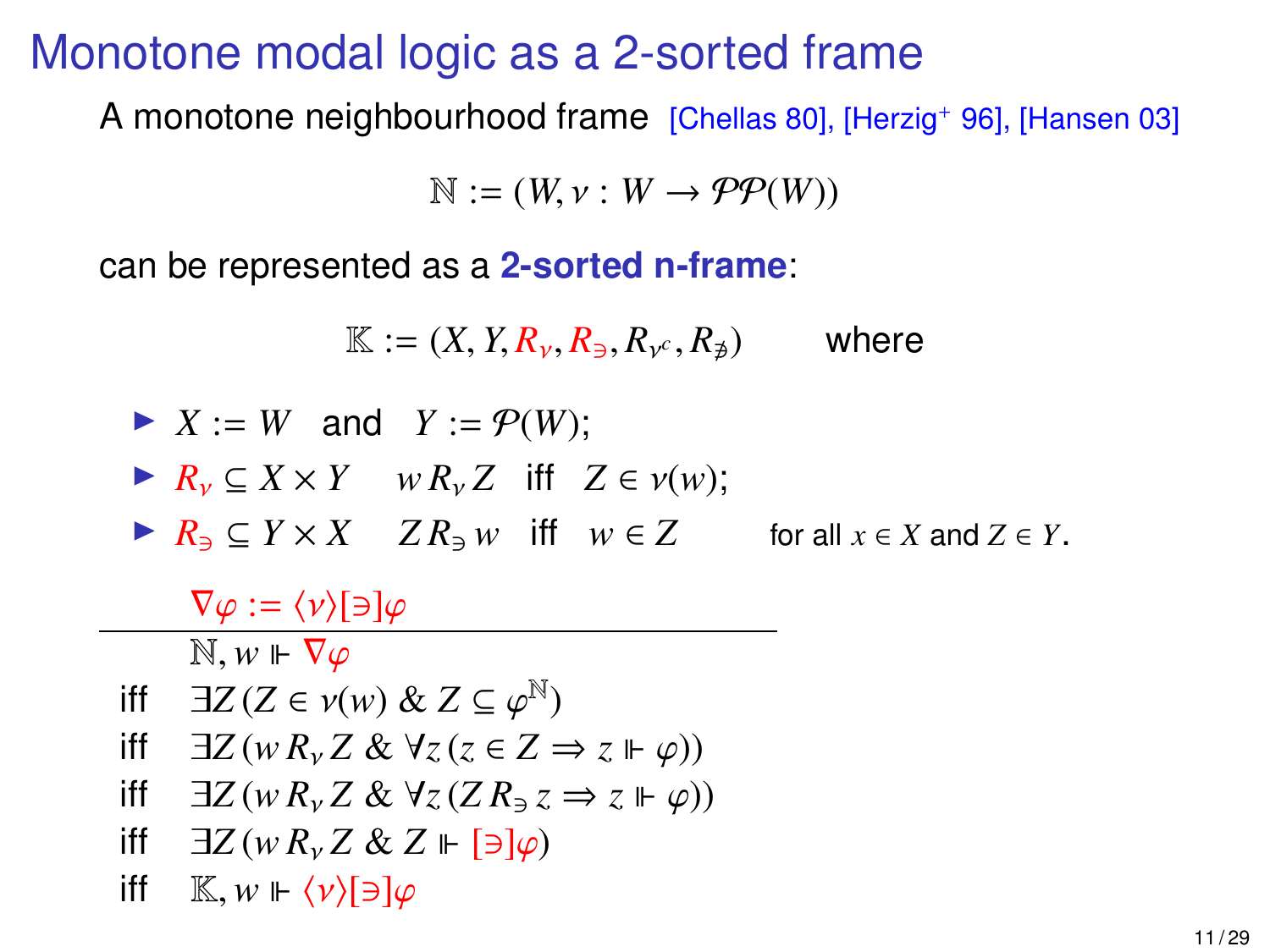#### Monotone modal logic as a 2-sorted frame

A monotone neighbourhood frame [Chellas 80], [Herzig<sup>+</sup> 96], [Hansen 03]

$$
\mathbb{N} := (W, \nu : W \to \mathcal{PP}(W))
$$

can be represented as a **2-sorted n-frame**:

$$
\mathbb{K} := (X, Y, R_{\nu}, R_{\ni}, R_{\nu^c}, R_{\nexists}) \quad \text{where}
$$
\n
$$
\triangleright X := W \text{ and } Y := \mathcal{P}(W);
$$
\n
$$
\triangleright R_{\nu^c} \subseteq X \times Y \quad w \, R_{\nu^c} Z \text{ iff } Z \notin \nu(w);
$$
\n
$$
\triangleright R_{\nexists} \subseteq Y \times X \quad Z \, R_{\nexists} \, w \text{ iff } w \notin Z \quad \text{for all } x \in X \text{ and } Z \in Y.
$$

 $\nabla \varphi := [\nu^c] \langle \nexists \rangle \varphi$ <br>
Media Index  $\mathbb{N}, w \Vdash \nabla \varphi$ iff  $\forall Z (Z \notin \nu(w) \implies \varphi^{\mathbb{N}} \nsubseteq Z)$ <br>iff  $\forall Z (wR, Z \rightarrow \exists z (z \notin Z))$ iff  $\forall Z (w R_{y^c} Z \Rightarrow \exists z (z \notin Z \& z \in \varphi^{\mathbb{N}}))$ <br>iff  $\forall Z (\omega R, Z \rightarrow \exists z (Z R, z R, z \in \varphi^{\mathbb{N}}))$ iff  $\forall Z (w R_v z \Rightarrow \exists z (Z R_{\not{P}} z \& z \in \varphi^{\mathbb{N}}))$ <br>iff  $\forall z (w R_z z \Rightarrow Z \models \forall z (z \land z)$ iff  $\forall Z (w R_{\nu} c Z \Rightarrow Z \Vdash \langle \nexists \rangle \varphi)$ iff  $\mathbb{K}, w \Vdash [\nu^c]\langle \npreceq \rangle \varphi$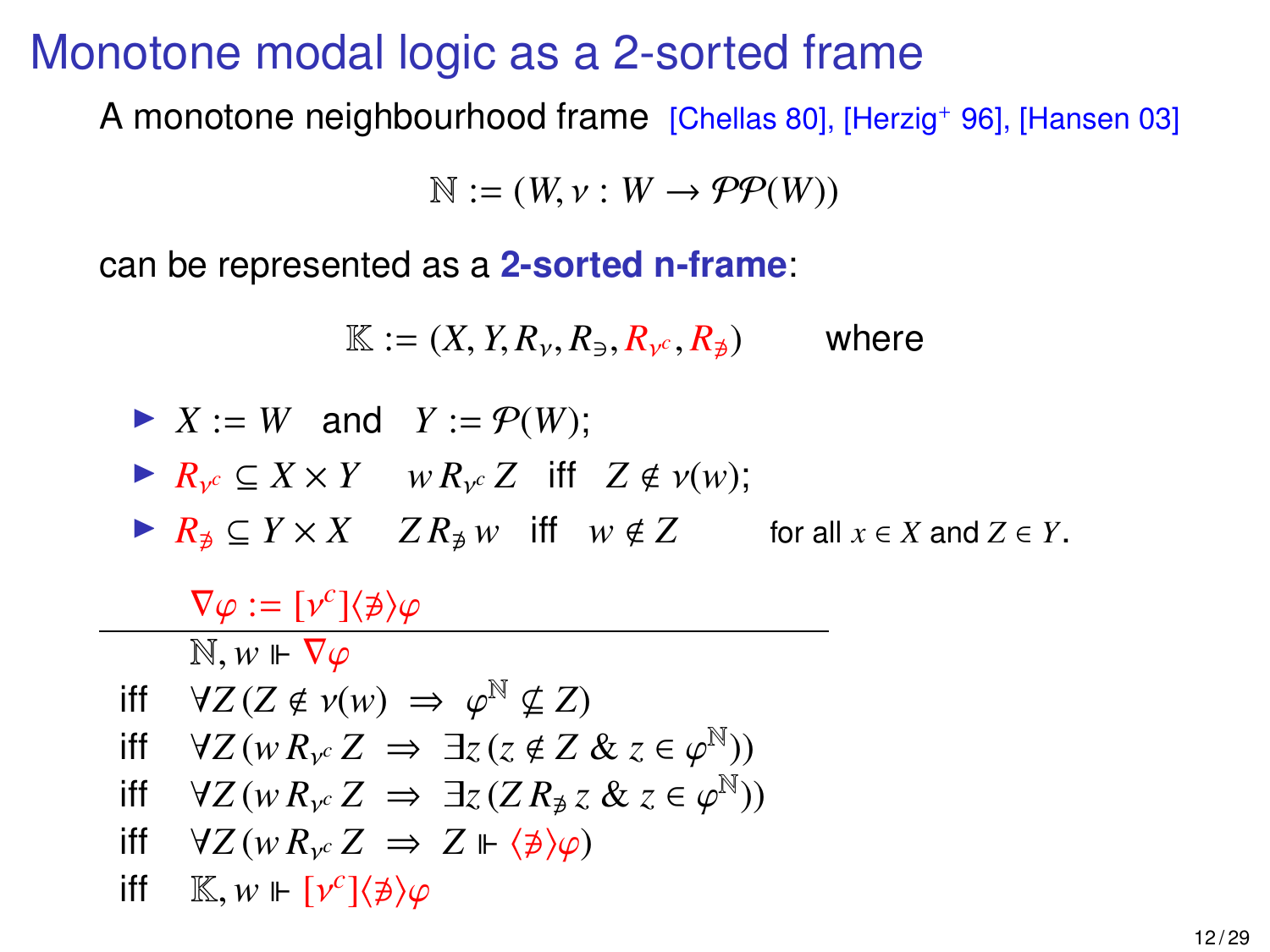## Monotone modal logic as a 2-sorted frame

A monotone neighbourhood frame [Chellas 80], [Herzig<sup>+</sup> 96], [Hansen 03]

 $\mathbb{N} := (W, \nu : W \rightarrow \mathcal{PP}(W))$ 

can be represented as a **2-sorted n-frame**:

$$
\mathbb{K} := (X, Y, R_{\nu}, R_{\ni}, R_{\nu^c}, R_{\nexists})
$$

and as a **heterogeneous m-algebra**:

 $\mathbb{H} := (\mathcal{P}(X), \mathcal{P}(Y), \langle v \rangle, [\exists], [v^c], \langle \not\ni \rangle)$  $P(X)$ `  $\stackrel{\langle \nu \rangle}{=}$  $[\Lambda]$  $P(Y)$  $P(X)$ µ<br>√  $\langle \in \rangle$  $\overline{3}$  $P(Y)$ 

 $\blacktriangleright \langle v \rangle$  and  $[\ni]$  (resp.  $[v^c]$  and  $\langle \nexists \rangle$ ) **multi-type normal operators**.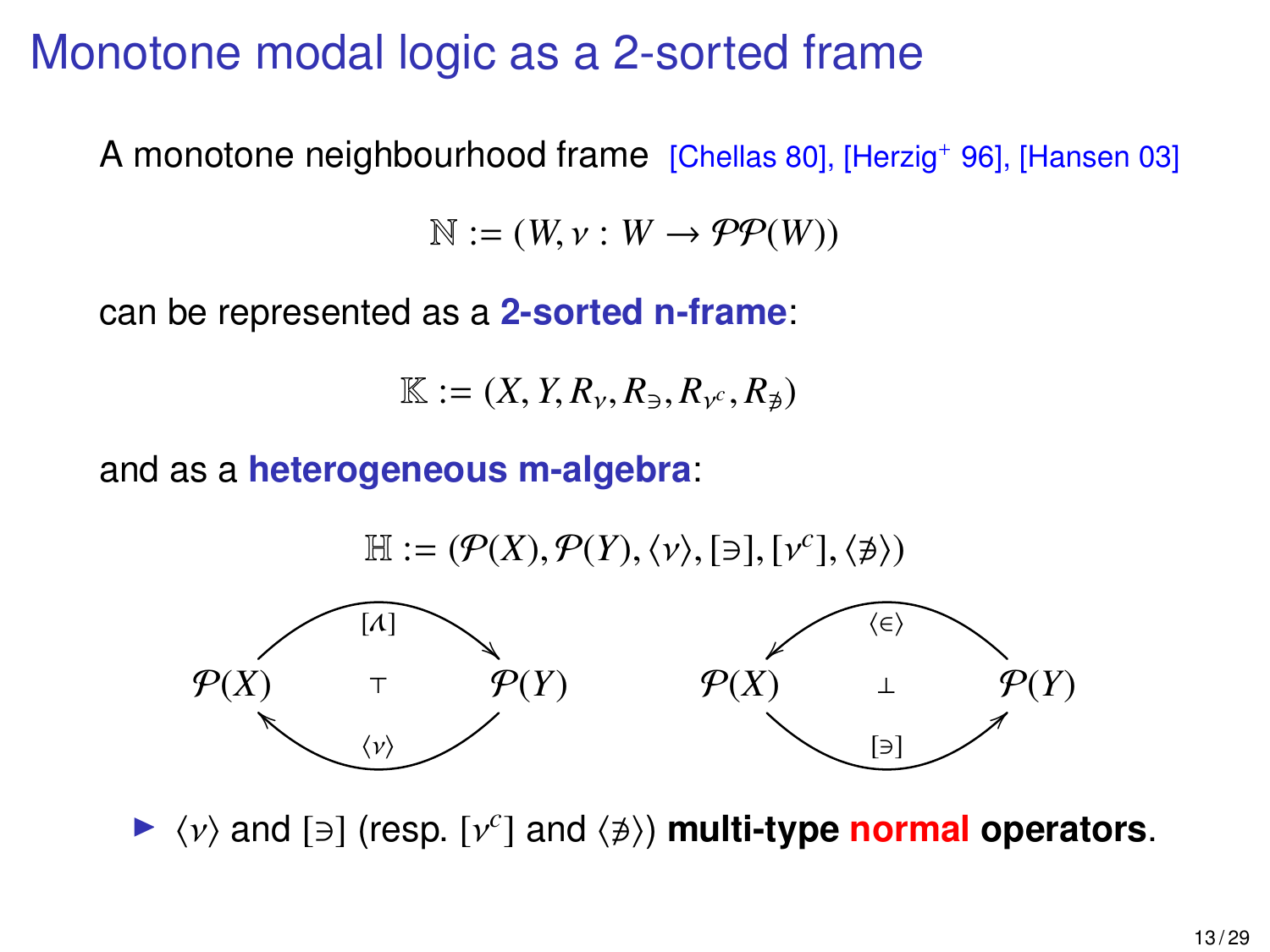## Monotone modal logic algebraically

Let  $A_1$ ,  $A_2$  be complete lattices and  $\nabla : A_1 \rightarrow A_2$  be a monotone map. We define maps:

► [∃], 
$$
\langle \nexists \rangle : \mathbb{A}_1 \rightarrow \mathcal{P}(\mathbb{A}_1);
$$
  
\n►  $\langle \nu \rangle$ ,  $\lbrack \nu^c \rbrack : \mathcal{P}(\mathbb{A}_1) \rightarrow \mathbb{A}_2;$   
\n[∃]a :=  $\{b \in \mathbb{A} \mid b \le a\}$   $\langle \nu \rangle B := \sqrt{\{\nabla b \mid b \in B\}}$   
\n[ $\nu^c$ ]B :=  $\bigwedge \{\nabla b \mid b \notin B\}$   $\langle \nexists \rangle a := \{b \in \mathbb{A} \mid a \nleq b\}.$   
\nThen [∃],  $\langle \nexists \rangle$ ,  $\langle \nu \rangle$ ,  $\lbrack \nu^c \rbrack$  are **normal operators** and

$$
\nabla a = \langle v \rangle [\ni] a = [v^c] \langle \nabla \rangle a.
$$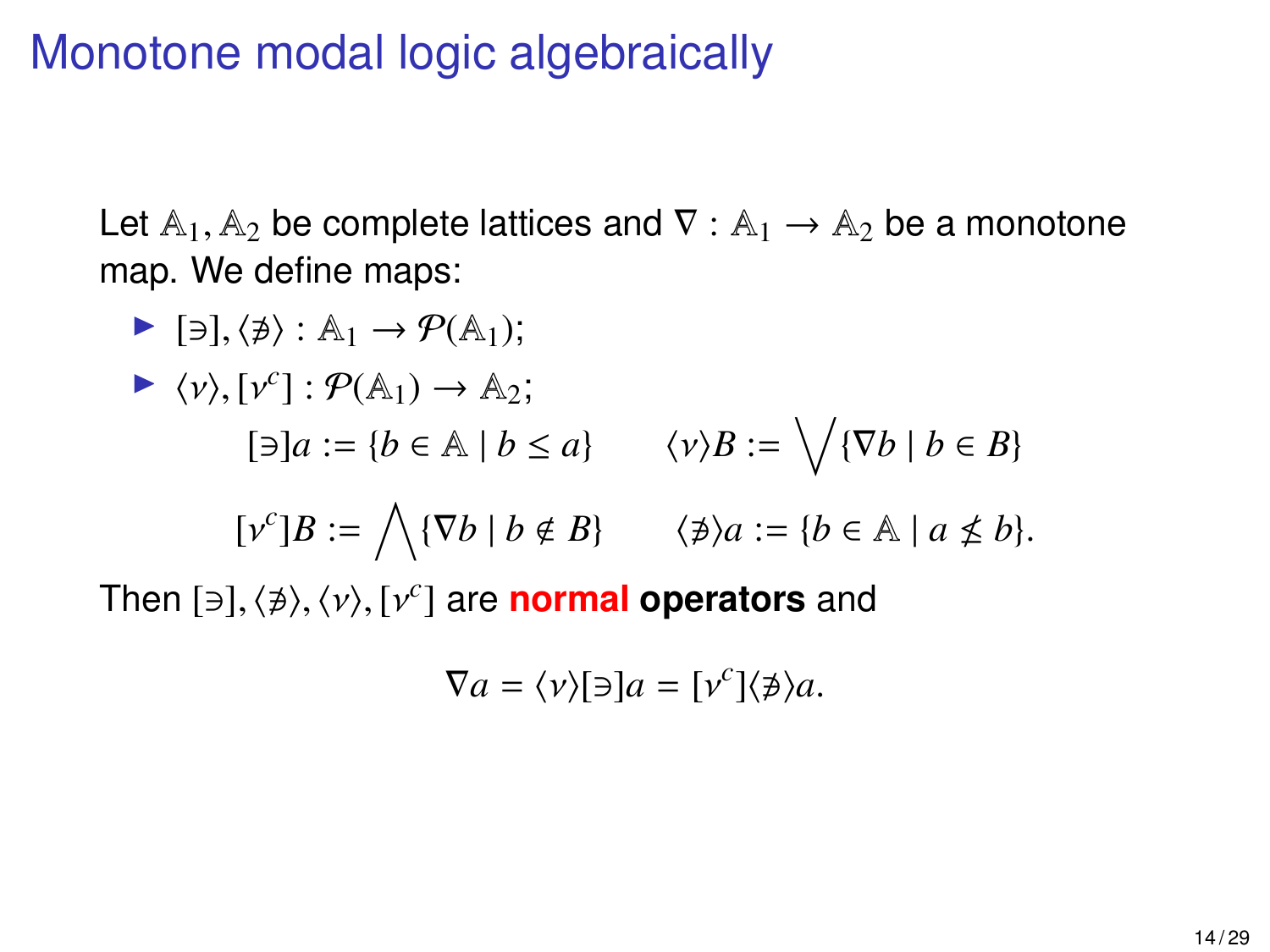### Positional translation

If **F** is a monotone n-frame,  $\varphi \Rightarrow \psi$  is an  $\mathcal{L}_{\nabla}$ -sequent,  $\mathbb{F}^*$  its associated two-sorted n-frame, then associated two-sorted n-frame, then

$$
\mathbb{F} \Vdash \varphi \Rightarrow \psi \quad \text{iff} \quad \mathbb{F}^\star \Vdash \tau(\varphi \Rightarrow \psi).
$$

$$
\begin{array}{ccl}\n\tau(\varphi \Rightarrow \psi) & := & \tau_1(\varphi) \vdash \tau_2(\psi) \\
\hline\n\tau_1(p) & := & p \\
\tau_1(\varphi \land \psi) & := & \tau_1(\varphi) \land \tau_1(\psi) \\
\tau_1(\nabla \varphi) & := & \langle \nu \rangle[\ni] \tau_1(\varphi) \\
\end{array}\n\quad\n\begin{array}{ccl}\n\tau_1(\varphi) \vdash \tau_2(\psi) \\
\tau_2(\varphi \land \psi) & := & \tau_2(\varphi) \land \tau_2(\psi) \\
\tau_2(\nabla \varphi) & := & [\nu^c] \langle \nabla \varphi \rangle\n\end{array}
$$

**Positional translation allows us to transform more sequents** into analytic inductive sequents.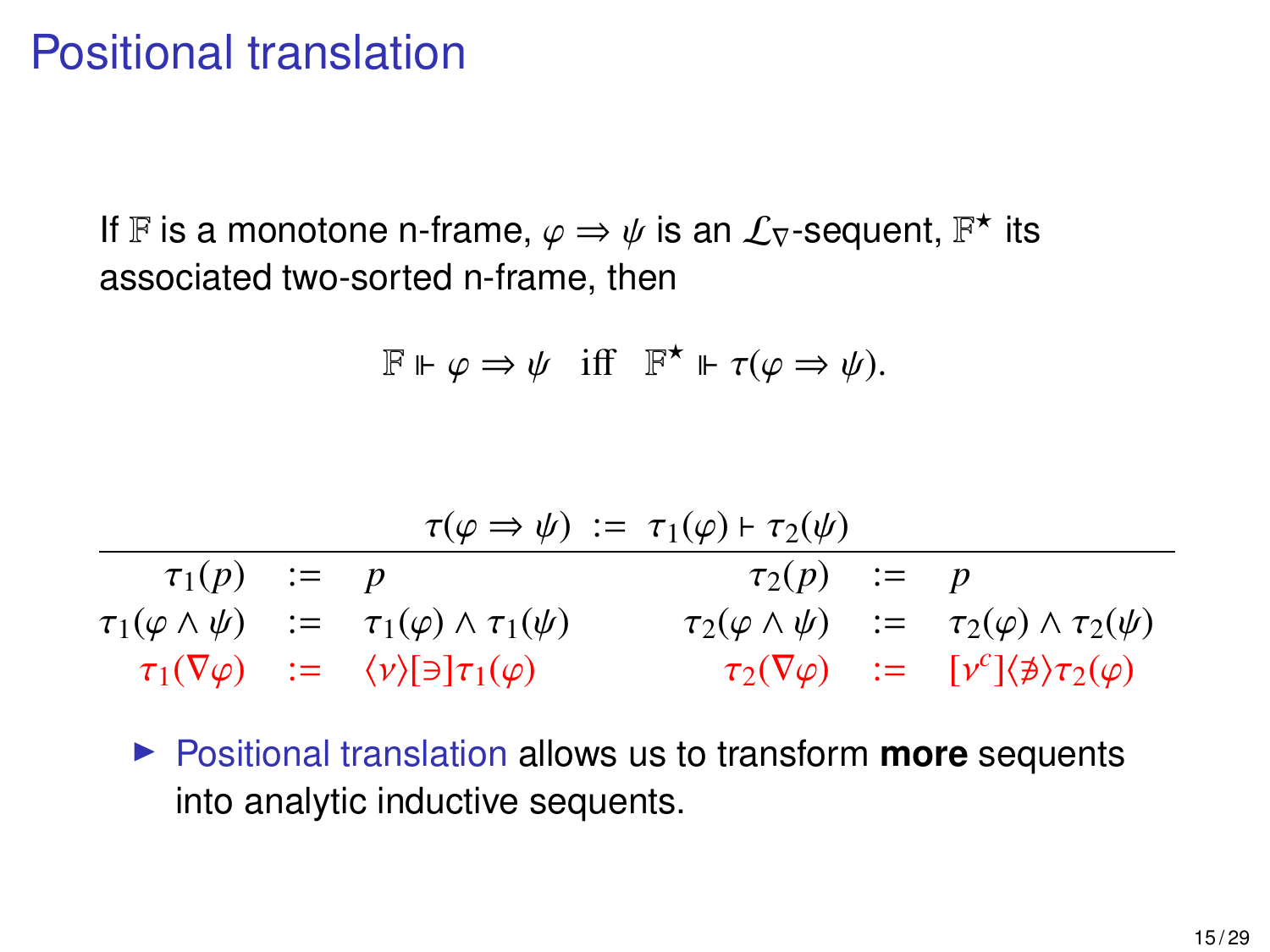Display calculi and correspondence revisited (CGPT21)

**Correspondence-theoretic characterizations** such as the following are well known [Hansen 03]:

 $\mathbb{F} \models \nabla p \rightarrow p$  iff  $\forall x \forall Z \, [Z \in v(x) \Rightarrow x \in Z].$ 

Translation to multi-type:  $\nabla p \rightarrow p \rightsquigarrow \langle v \rangle [\ni] p \rightarrow p$ , which is Sahlqvist (in fact also analytic), so **ALBA** will succeed.

$$
\forall p [\langle v \rangle [\exists] p \le p]
$$
  
\niff 
$$
\forall j \forall m \forall p [ (j \le [\exists] p \& p \le m) \Rightarrow \langle v \rangle j \le m ]
$$
 First approx.  
\niff 
$$
\forall j \forall m [j \le [\exists] m \Rightarrow \langle v \rangle j \le m ]
$$
 Ackermann  
\niff 
$$
\forall j \forall m [\langle \in \rangle j \le m \Rightarrow \langle v \rangle j \le m ]
$$
Adjunction  
\niff 
$$
\forall j [\langle v \rangle j \le \langle \in \rangle j ]
$$
 Ackermann

which yields the following **structural rule**:

$$
\frac{\langle \hat{\epsilon} \rangle \Gamma \vdash X}{\langle \hat{\nu} \rangle \Gamma \vdash X}
$$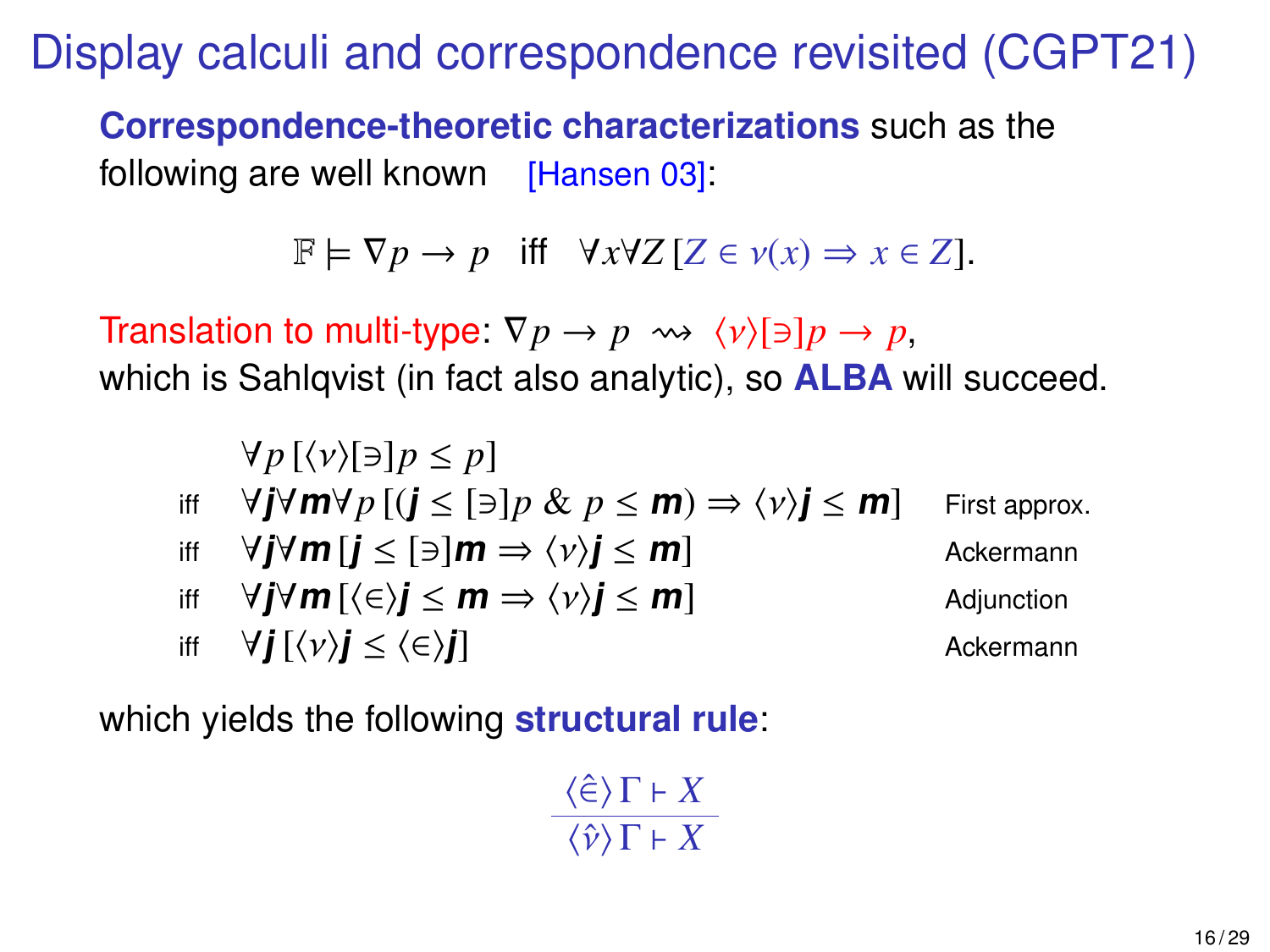## Multi-type language

The language of the multi-type display calculus for  $L<sub>\nabla</sub>$  is as follows:

$$
S \begin{cases} A := p | \top | \bot | \neg A | A \sqcap A | \langle v \rangle \alpha | [v^c] \alpha \\ X := A | \hat{\top} | \check{\bot} | \tilde{\neg} X | X \hat{\sqcap} X | X \check{\sqcup} X | \langle \hat{v} \rangle \Gamma | [v^c] \Gamma | \langle \hat{\epsilon} \rangle \Gamma | [\check{\ell}] \Gamma \\ \vdots \\ \Gamma := \alpha | \hat{1} | \check{0} | \tilde{\neg} \Gamma | \Gamma \hat{\cap} \Gamma | \Gamma \check{\cup} \Gamma | [\check{\exists}] X | \langle \hat{\beta} \rangle X | [\check{\lambda}] X | \langle \hat{\lambda}^c \rangle X \end{cases}
$$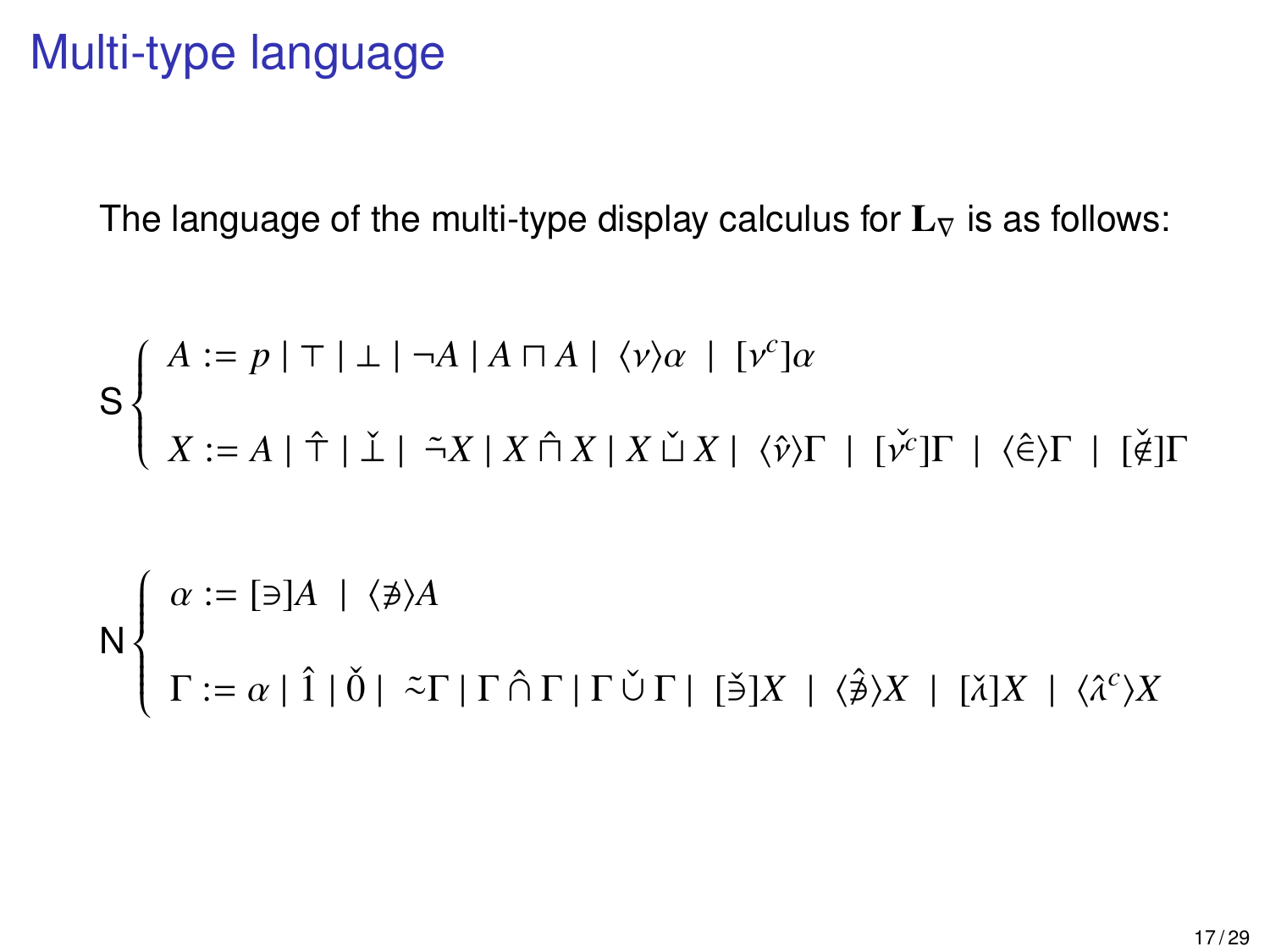Basic multi-type proper display calculus

Pure S-type and N-type calculi + **multi-type fragment**:

#### **EXECUTE:** Display postulates

 $\frac{\langle \hat{v} \rangle \Gamma \vdash X}{\Gamma \vdash [\check{\lambda}] \, X}$  $\braket{\hat{\ni}} X \vdash \Gamma$  $S$  ⊦ [Ě] Γ  $\langle \hat{\lambda} \rangle X \vdash \Gamma$  $X \vdash [\check{v}]$  Γ  $\braket{\hat{\in}} \Gamma$  ⊦  $X$  $\Gamma \vdash [\check{\ni}] \, X$ 

#### **E** Logical rules

$$
\frac{\langle \hat{v} \rangle \alpha + X}{\langle v \rangle \alpha + X} = \frac{\Gamma + \alpha}{\langle \hat{v} \rangle \Gamma + \langle v \rangle \alpha}
$$
\n
$$
\frac{A + X}{[\exists] A + [\check{v}] X} = \frac{\Gamma + [\check{v}] A}{\Gamma + [\exists] A}
$$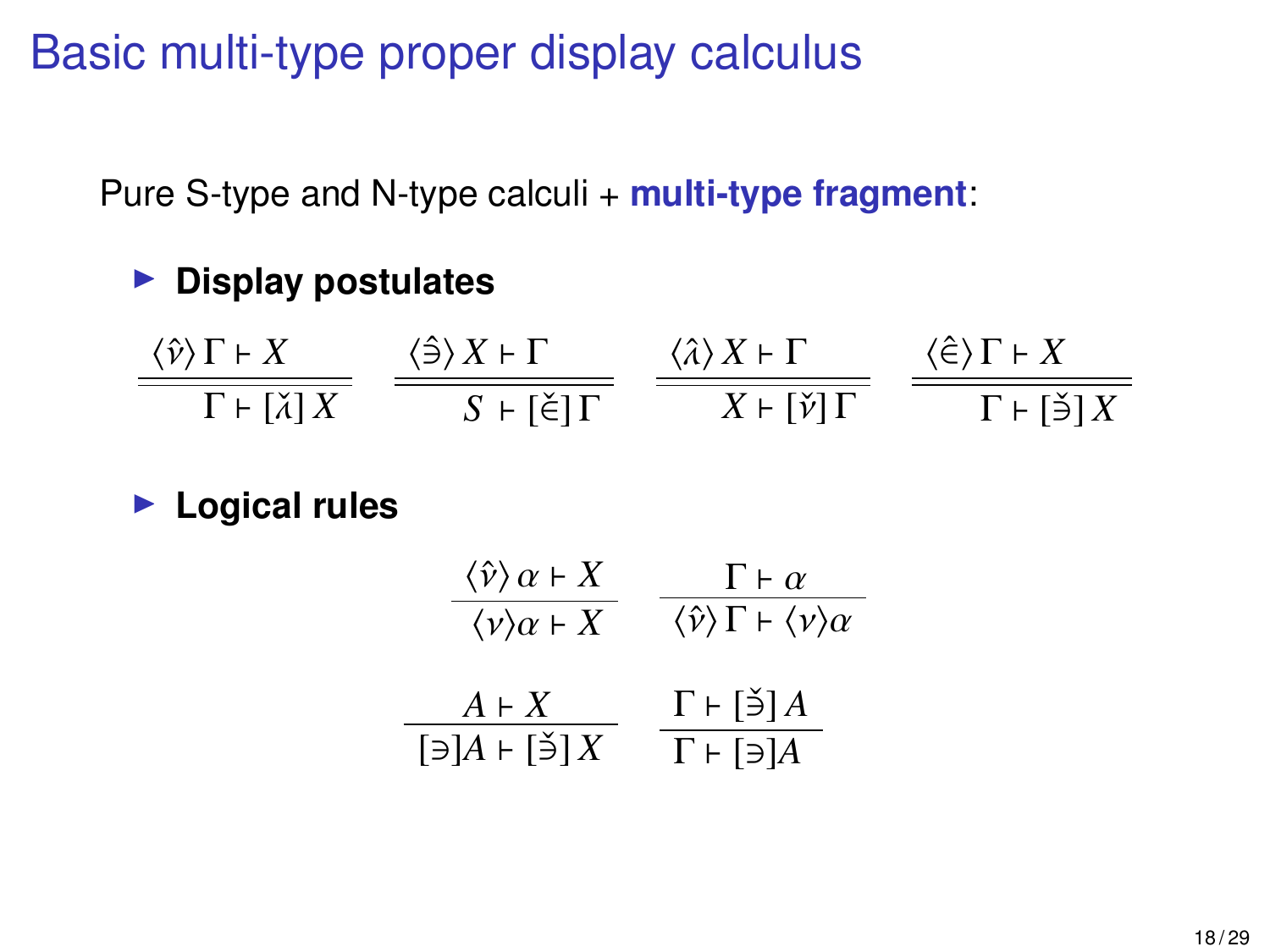## Axiomatic extensions of monotone modal logic

$$
N \frac{\langle \hat{\beta} \rangle \hat{T} + \Gamma}{\hat{T} + [\check{\nu}^c] \Gamma} \quad C \frac{\langle \hat{\beta} \rangle (\langle \hat{\epsilon} \rangle \Gamma \hat{\Pi} \langle \hat{\epsilon} \rangle \Delta) + \Theta}{\langle \hat{\nu} \rangle \Gamma \hat{\Pi} \langle \hat{\nu} \rangle \Delta + [\check{\nu}^c] \Theta} \quad D \frac{\Gamma \vdash [\check{\beta}] \tilde{\neg} \langle \hat{\epsilon} \rangle \Delta}{\langle \hat{\nu} \rangle \Delta + \tilde{\neg} \langle \hat{\nu} \rangle \Gamma}
$$
  

$$
M \frac{\langle \hat{\beta} \rangle \langle \hat{\epsilon} \rangle \Gamma + \Delta}{\langle \hat{\lambda}^c \rangle \langle \hat{\nu} \rangle \Gamma + \Delta} \quad P \frac{\Gamma \vdash [\check{\beta}] \check{\perp}}{\hat{T} + \tilde{\neg} \langle \hat{\nu} \rangle \Gamma} \quad T \frac{\Gamma \vdash [\check{\beta}] X}{\langle \hat{\nu} \rangle \Gamma + X}
$$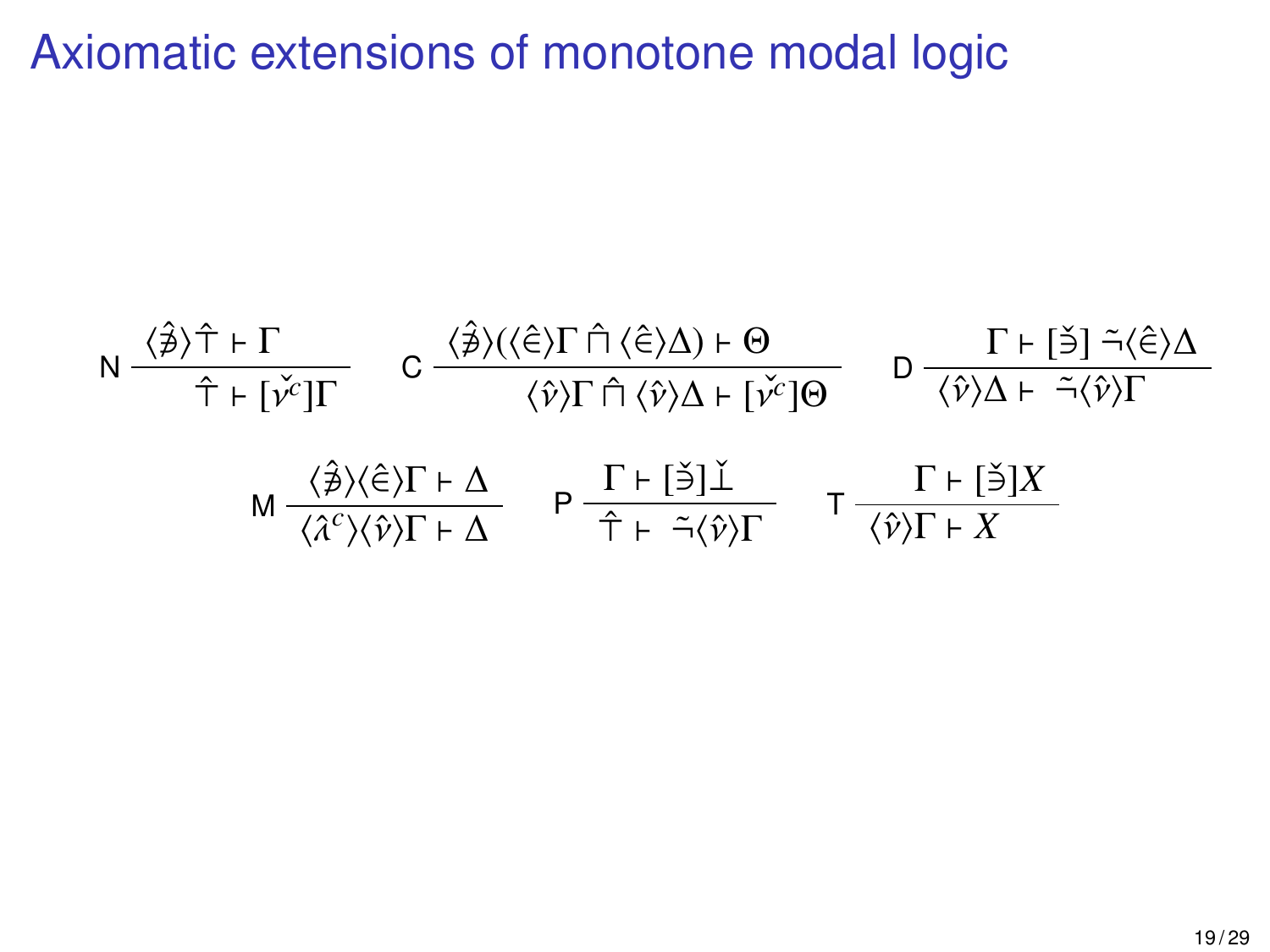#### ALBA rules

1. First approximation:

$$
\begin{aligned}\n\phi &\leq \psi \\
\mathbf{i}_0 &\leq \phi \quad \psi \leq \mathbf{m}_0\n\end{aligned}
$$

2. Adjunction rules:

$$
\frac{\chi \leq \psi_1 \oplus \psi_2}{\chi \ominus \psi_2 \leq \psi_1}
$$

3. Approximation rules:

$$
\frac{\psi_1 \oplus \psi_2 \le m}{\psi_1 \oplus n \le m \quad \psi_2 \le n}
$$

4. Ackermann rule:

$$
\frac{\alpha \le p \& \beta(p) \le \gamma(p) \Rightarrow i \le m}{\beta(\alpha) \le \gamma(\alpha) \Rightarrow i \le m}
$$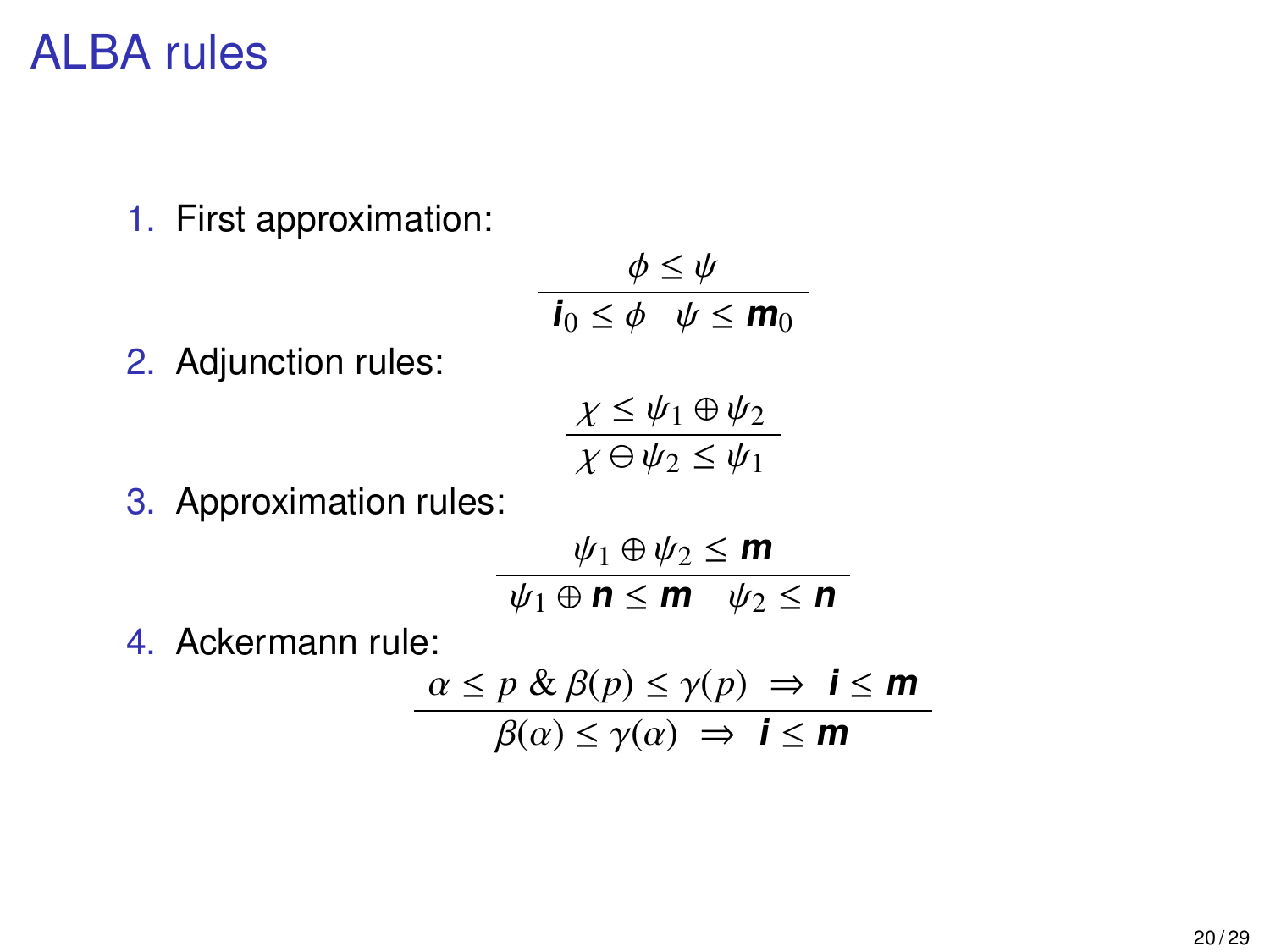## ALBA rules for regular connectives (PSZ16)

 $\triangleright$  Adjunction rules (only for unary regular connectives):

$$
\frac{f(\phi) \le \psi}{f(\bot) \le \psi \quad \phi \le \blacksquare_f \psi}
$$

 $\blacktriangleright$  Approximation rules:

۳

$$
\frac{\mathbf{i} \le f(\phi)}{[\mathbf{i} \le f(\bot)] \mathcal{R} \quad [\mathbf{j} \le \phi \quad \mathbf{i} \le f(\mathbf{j})]}
$$

$$
\mathbf{i} \le k(\overline{\phi}_{\epsilon_k^+}, \overline{\psi}_{\epsilon_k^-})
$$

$$
\frac{\mathcal{R}}{P \subseteq \epsilon_k^+, N \subseteq \epsilon_k^-} (i \le k(\overline{j}_P, \overline{\bot}_{\epsilon_k^+ \setminus P}, \overline{m}_N, \overline{\top}_{\epsilon_k^- \setminus N}) \& \underset{e \in P}{\mathcal{R}} \mathcal{R}(j_e \le \phi_e) \& \underset{e \in N}{\mathcal{R}} (\psi_e \le m_e))}
$$

ABLA succeeds: But only when non-unary regular connectives appear exclusively in the skeleton.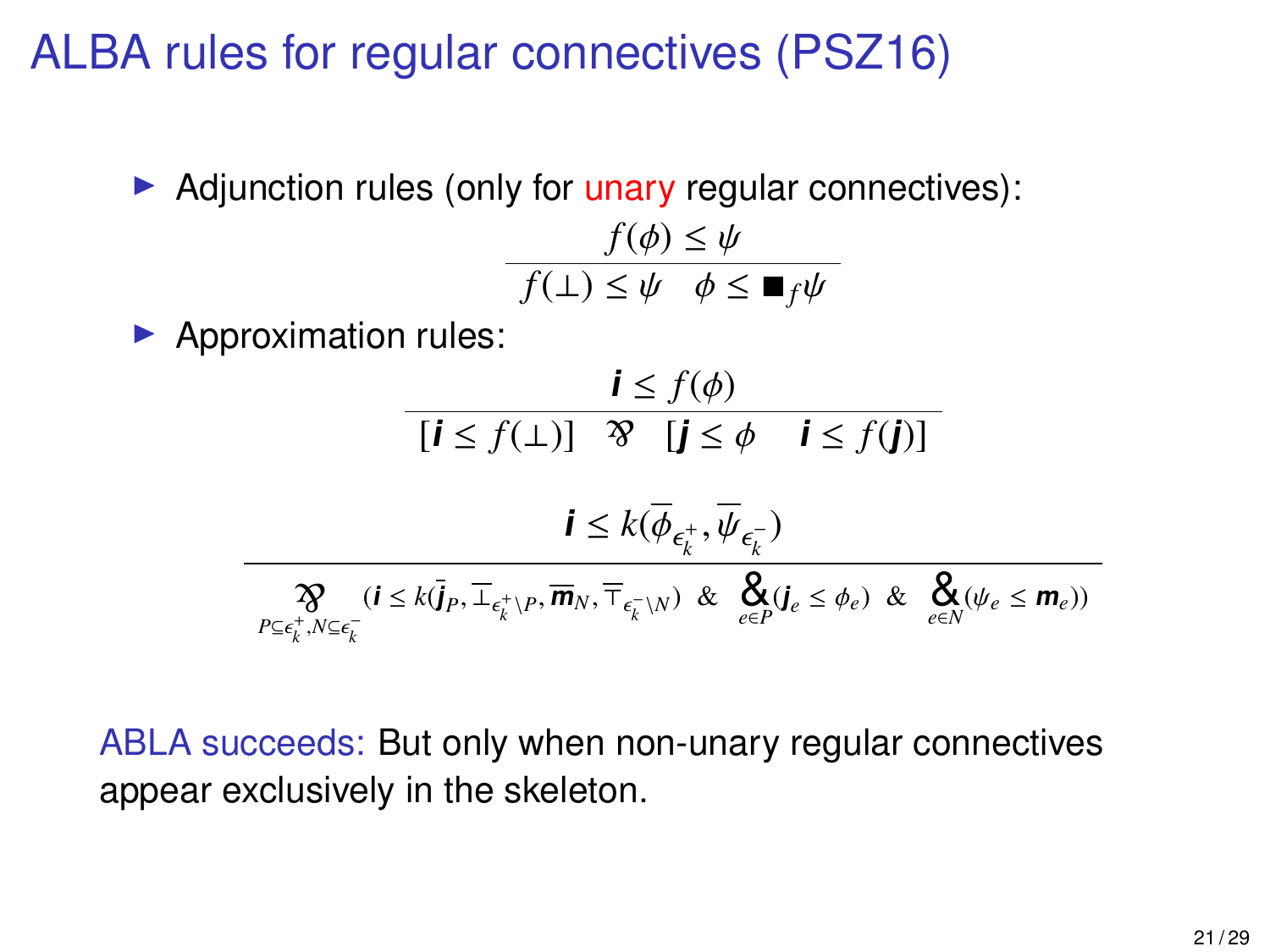Spelling out the approximation rule

We have:

 $\mathbf{i} \leq \psi_1 \oplus \psi_2 \quad \Leftrightarrow$ 

 $\blacktriangleright$  [**i** ≤ 0 ⊕ 0] OR

- $\blacktriangleright$  [**i** ≤ **j**<sub>1</sub> ⊕ 0 & **j**<sub>1</sub> ≤  $\psi$ <sub>1</sub>] OR
- $\blacktriangleright$  [ $\mathbf{i} \leq 0 \oplus \mathbf{j}_2 \& \mathbf{j}_2 \leq \psi_2$ ] OR
- $\blacktriangleright$  [ $\mathbf{i} \leq \mathbf{j}_1 \oplus \mathbf{j}_2 \& \mathbf{j}_1 \leq \psi_1 \& \mathbf{j}_2 \leq \psi_2$ ].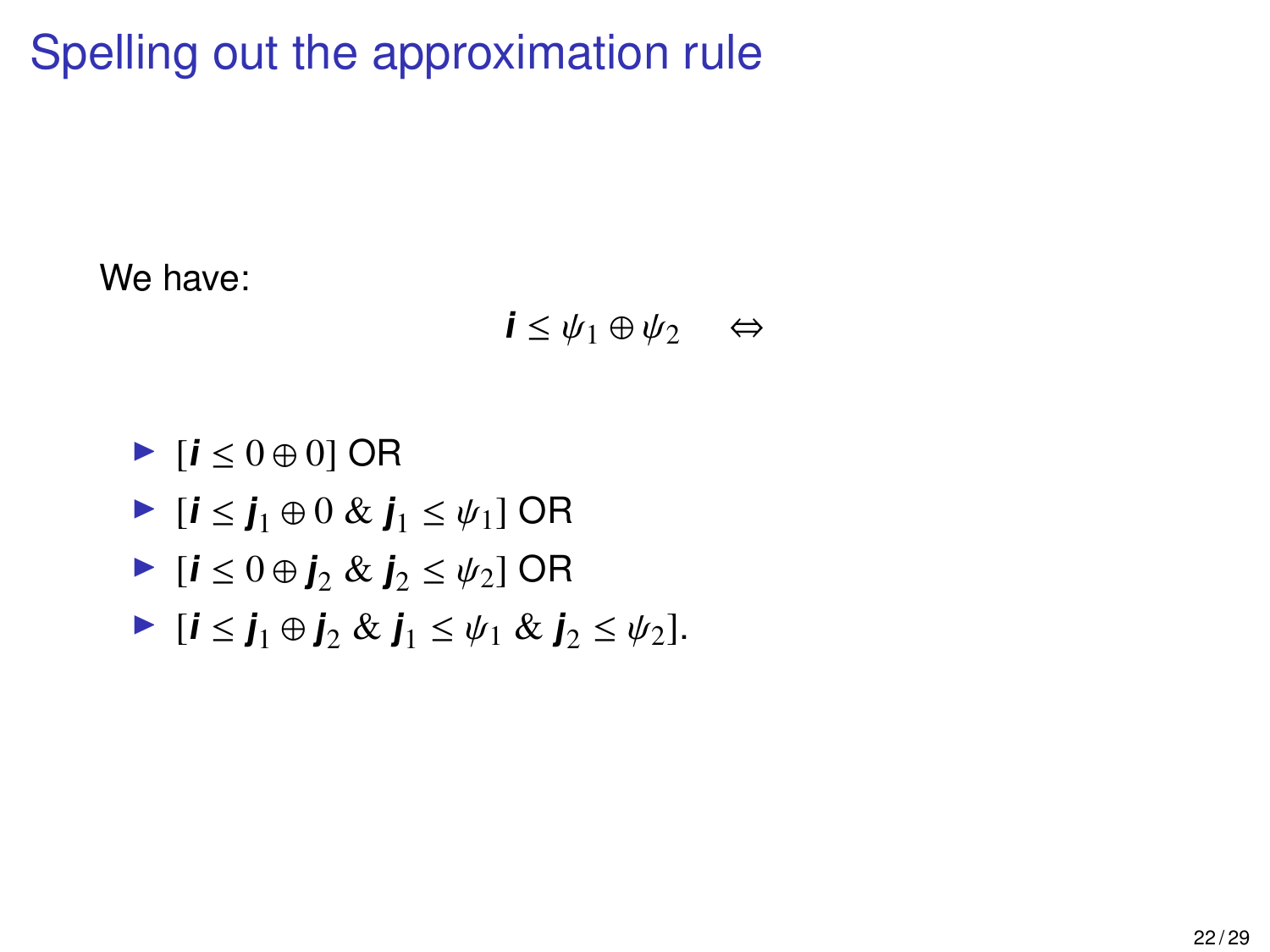### An example

$$
\forall [(p \ominus q) \oplus q \leq p \vee q]
$$

- iff  $\forall$  [ $\mathbf{i} \leq (p \ominus q) \oplus q \& p \vee q \leq m \Rightarrow \mathbf{i} \leq m$ ]
- iff  $\forall$ [ $i \leq (j_1 \oplus n) \oplus j_2 \& j_1 \leq m \& j_2 \leq n \& j_2 \leq m \Rightarrow i \leq m \& j_1$ ...
- iff  $\forall$  [**j**<sub>1</sub> ≤ **m** & **j**<sub>2</sub> ≤ **n** & **j**<sub>2</sub> ≤ **m** ⇒ (**j**<sub>1</sub> ⊖ **n**) ⊕ **j**<sub>2</sub> ≤ **m** |&[...]

Which yields the following **structural rule**:

$$
23 \frac{X_1 + Y_1}{(X_1 \hat{\Theta} Y_2) \hat{\Theta} X_2 + Y_1 \check{\vee} Y_3}
$$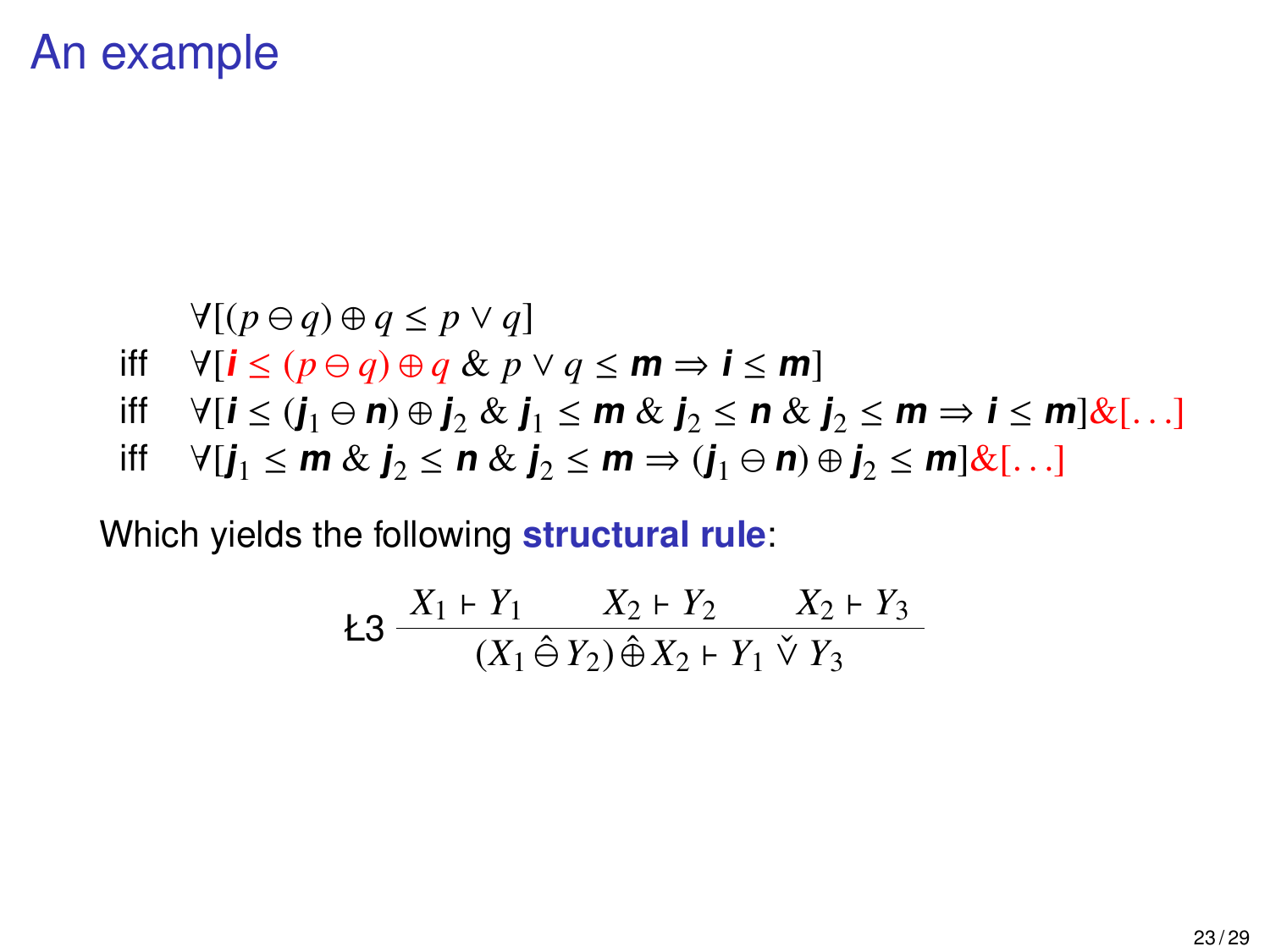## The red bracket

 $\triangleright$  We have 3 cases:

- 1. **i** ≤ 0 ⊕ 0 & *p* ∨ *q* ≤ **m** ⇒ **i** ≤ **m**.
- 2. *i*  $\leq$  *j*<sub>2</sub> & *j*<sub>2</sub>  $\leq$  *q* & *p*  $\vee$  *q*  $\leq$  **m**  $\Rightarrow$  *i*  $\leq$  **m**.
- 3. **i**  $\leq j_1 \& \ j_1 \leq p \ominus q \& \ p \vee q \leq m \Rightarrow i \leq m$ .

 $\blacktriangleright$  All 3 cases are tautological statements.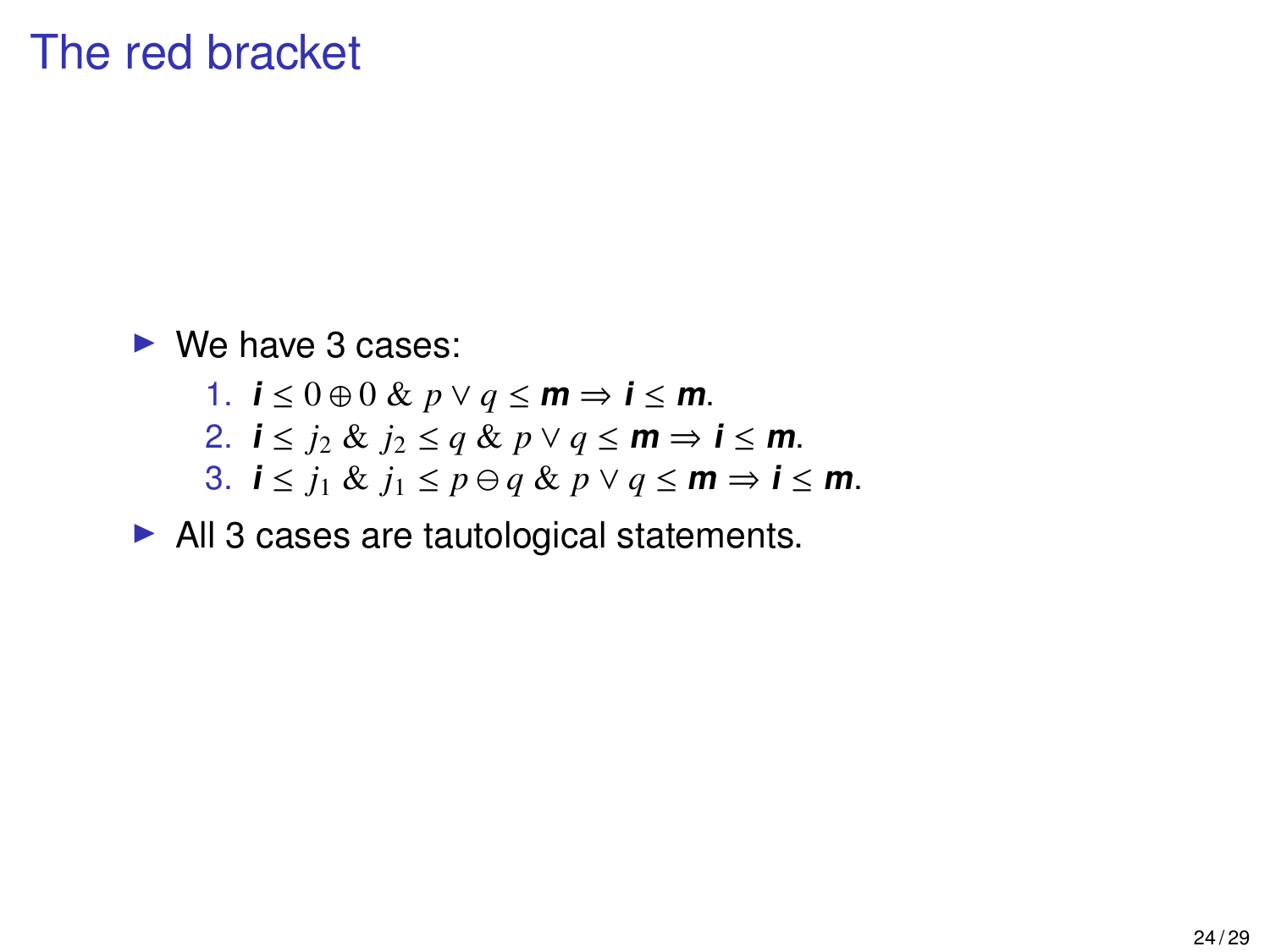## Putting everything together

$$
A ::= p | \top | \bot | \neg A | A \sqcap A | A \sqcup A
$$

$$
\alpha ::= [\exists] A | \langle \not\exists \rangle A
$$

$$
\phi ::= \langle v \rangle \alpha | [v^c] \alpha | 1 | 0 | \sim \phi | \phi \land \phi | \phi \lor \phi | \phi \oplus \phi | \phi \ominus \phi
$$

- A1. From  $A \vdash B$  infer  $\langle v \rangle [\ni] A \vdash [v^c] \langle \not\ni \rangle B;$
- A2.  $\langle v \rangle$ [∋]*A*(¬*A*) ⊦∼  $\langle v \rangle$ [∋]*A* and ∼ [ $v^c$ ] $\langle \nexists \lambda \rangle$  + [ $v^c$ ] $\langle \nexists \lambda \rangle$  ¬*A* ;
- A3a.  $(\langle v \rangle[\ni]A \ominus [v^c]\langle \nexists \rangle(A \land B)) \oplus \langle v \rangle[\ni]B \vdash [v^c]\langle \nexists \rangle(A \lor B);$
- A3b.  $\langle v \rangle [\ni](A \vee B) \vdash ([v^c]\langle \nexists \rangle A \ominus \langle v \rangle[\ni](A \wedge B)) \oplus [v^c]\langle \nexists \rangle B;$
- Nec. from  $\top \vdash A$  infer  $1 \vdash [\nu^c]\langle \nexists \rangle A$ .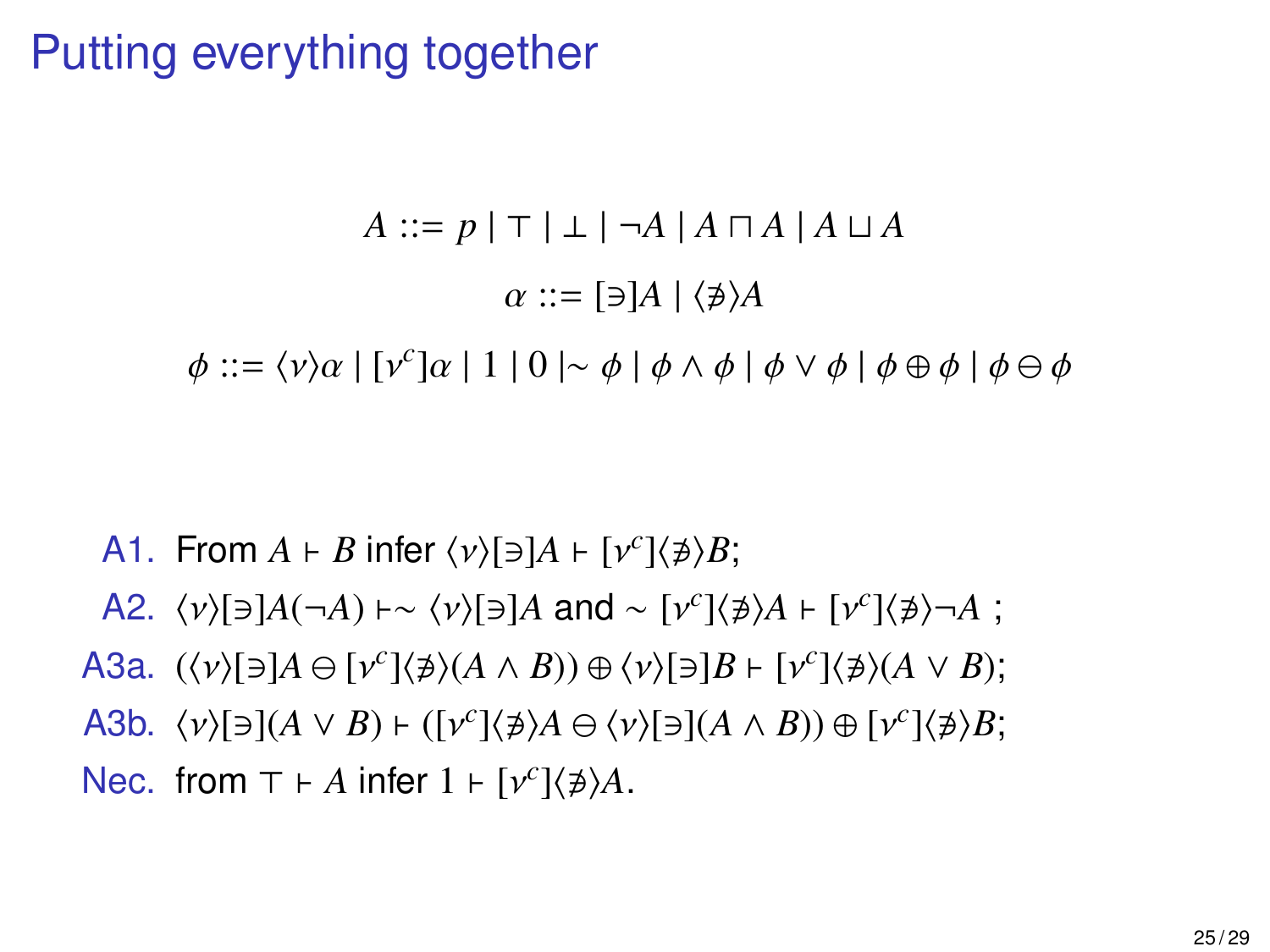# Structural rules

\n- A1. 
$$
M \frac{\langle \hat{\beta} \rangle \langle \hat{\epsilon} \rangle \Gamma + \Delta}{\langle \hat{\lambda}^c \rangle \langle \hat{\mathbf{v}} \rangle \Gamma + \Delta}
$$
\n- A3a.  $\frac{\langle \hat{\beta} \rangle (\langle \hat{\epsilon} \rangle X \cap \langle \hat{\epsilon} \rangle Y) + Z}{\langle \hat{\mathbf{v}} \rangle X \hat{\Phi} (\langle \hat{\mathbf{v}} \rangle Y \hat{\Theta} [\hat{\mathbf{v}}^c] Z) + [\hat{\mathbf{v}}^c] W}$
\n- Nec.  $\frac{\langle \hat{\beta} \rangle \langle \hat{\epsilon} \rangle \langle \hat{\mathbf{v}} \rangle \langle \hat{\mathbf{v}} \rangle \langle \hat{\mathbf{v}} \rangle \langle \hat{\mathbf{v}} \rangle \langle \hat{\mathbf{v}} \rangle \langle \hat{\mathbf{v}} \rangle \langle \hat{\mathbf{v}} \rangle \langle \hat{\mathbf{v}} \rangle \langle \hat{\mathbf{v}} \rangle \langle \hat{\mathbf{v}} \rangle \langle \hat{\mathbf{v}} \rangle \langle \hat{\mathbf{v}} \rangle \langle \hat{\mathbf{v}} \rangle \langle \hat{\mathbf{v}} \rangle \langle \hat{\mathbf{v}} \rangle \langle \hat{\mathbf{v}} \rangle \langle \hat{\mathbf{v}} \rangle \langle \hat{\mathbf{v}} \rangle \langle \hat{\mathbf{v}} \rangle \langle \hat{\mathbf{v}} \rangle \langle \hat{\mathbf{v}} \rangle \langle \hat{\mathbf{v}} \rangle \langle \hat{\mathbf{v}} \rangle \langle \hat{\mathbf{v}} \rangle \langle \hat{\mathbf{v}} \rangle \langle \hat{\mathbf{v}} \rangle \langle \hat{\mathbf{v}} \rangle \langle \hat{\mathbf{v}} \rangle \langle \hat{\mathbf{v}} \rangle \langle \hat{\mathbf{v}} \rangle \langle \hat{\mathbf{v}} \rangle \langle \hat{\mathbf{v}} \rangle \langle \hat{\mathbf{v}} \rangle \langle \hat{\mathbf{v}} \rangle \langle \hat{\mathbf{v}} \rangle \langle \hat{\mathbf{v}} \rangle \langle \hat{\mathbf{v}} \rangle \langle \hat{\mathbf{v}} \rangle \langle \hat{\mathbf{v}} \rangle \langle \hat{\mathbf{v}} \rangle \langle \hat{\mathbf{v}} \rangle \langle \hat{\mathbf{v}} \rangle \langle \hat{\mathbf{v}} \rangle \langle \hat{\mathbf{v}} \rangle \langle \hat{\mathbf{v}} \rangle \langle \$

$$
\mathsf{N} \ \frac{\langle \hat{\not \ni} \rangle \hat{\top} \vdash \Gamma}{\hat{\mathbf{l}} \vdash [\check{\mathsf{v}}^c] \Gamma}
$$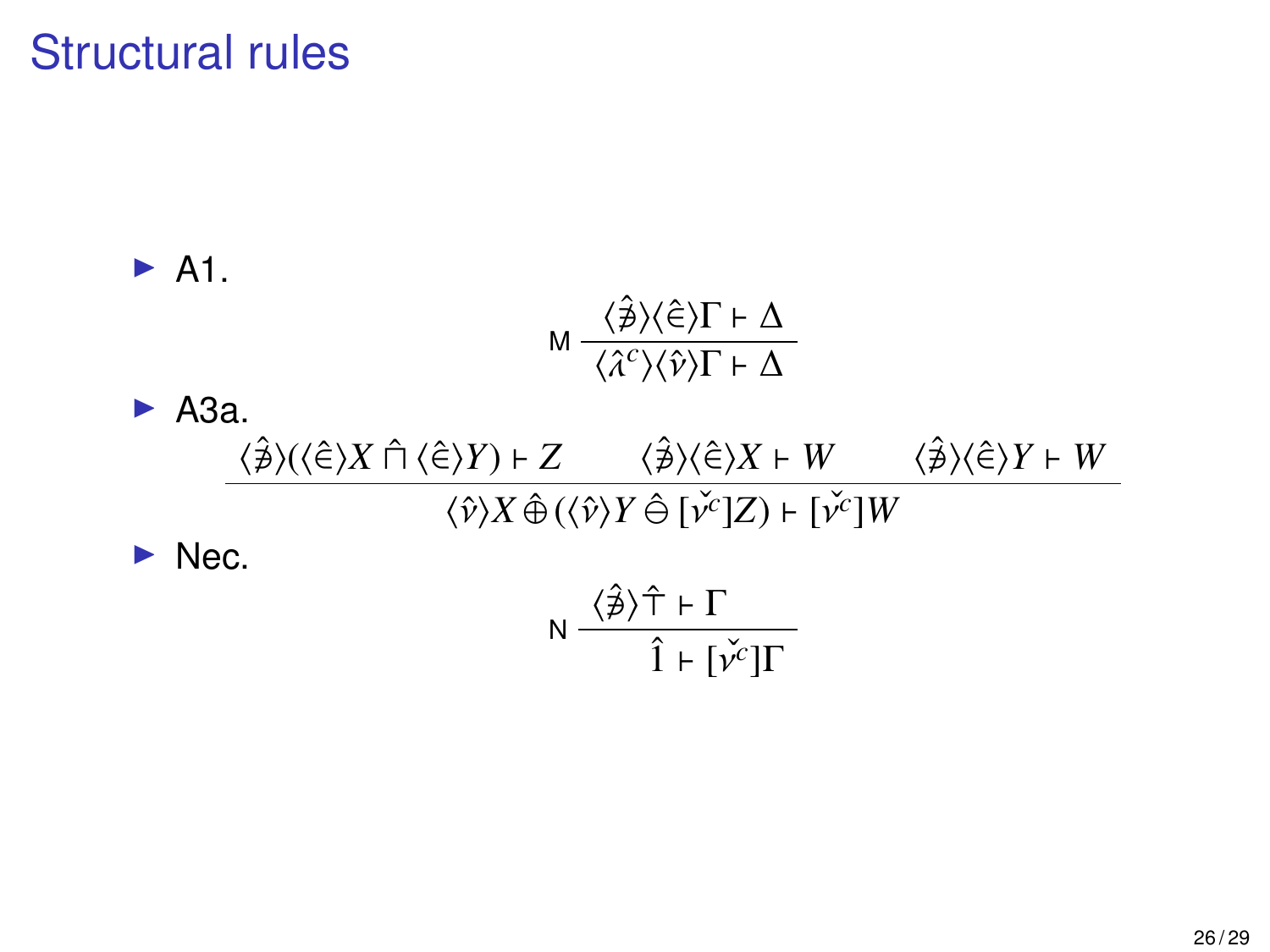## A glimpse of completeness

|   |   | $A \vdash R$                                                                                           |
|---|---|--------------------------------------------------------------------------------------------------------|
|   |   | $\lceil \ni \rceil A \rceil$ = $\lceil \not \ni \rceil B$                                              |
| м |   | $\langle \hat{\in} \rangle$ [∋] $A \vdash B$                                                           |
|   |   | $\langle \hat{\not \ni} \rangle \langle \hat{\in} \rangle$ [∋] $A \vdash \langle \not \ni \rangle B$   |
|   |   | $\langle \hat{\lambda}^c \rangle \langle \hat{\nu} \rangle [\ni] A \models \langle \nexists \rangle B$ |
|   |   | $\langle \hat{\nu} \rangle$ [∋]A + [ $\check{\nu}^c$ ] $\langle \not\ni \rangle$ B                     |
|   |   | $\langle \hat{\nu} \rangle$ [∋] $A \vdash [\nu^c] \langle \not\ni \rangle B$                           |
|   |   | $\langle \nu \rangle$ [∋] $A \vdash [\nu^c] \langle \nexists \rangle B$                                |
|   |   | $\top$ + $A$                                                                                           |
|   | N | $\langle \hat{\not\exists} \rangle$ T + $\langle \not\exists \rangle A$                                |
|   |   | $\hat{1}$ + $\check{v}^c$ $\langle \phi \rangle A$                                                     |
|   |   | $1 + \lceil \check{v}^c \rceil \langle \not\ni \rangle A$                                              |
|   |   | $1 + [\nu^c] \langle \nexists \rangle A$                                                               |
|   |   |                                                                                                        |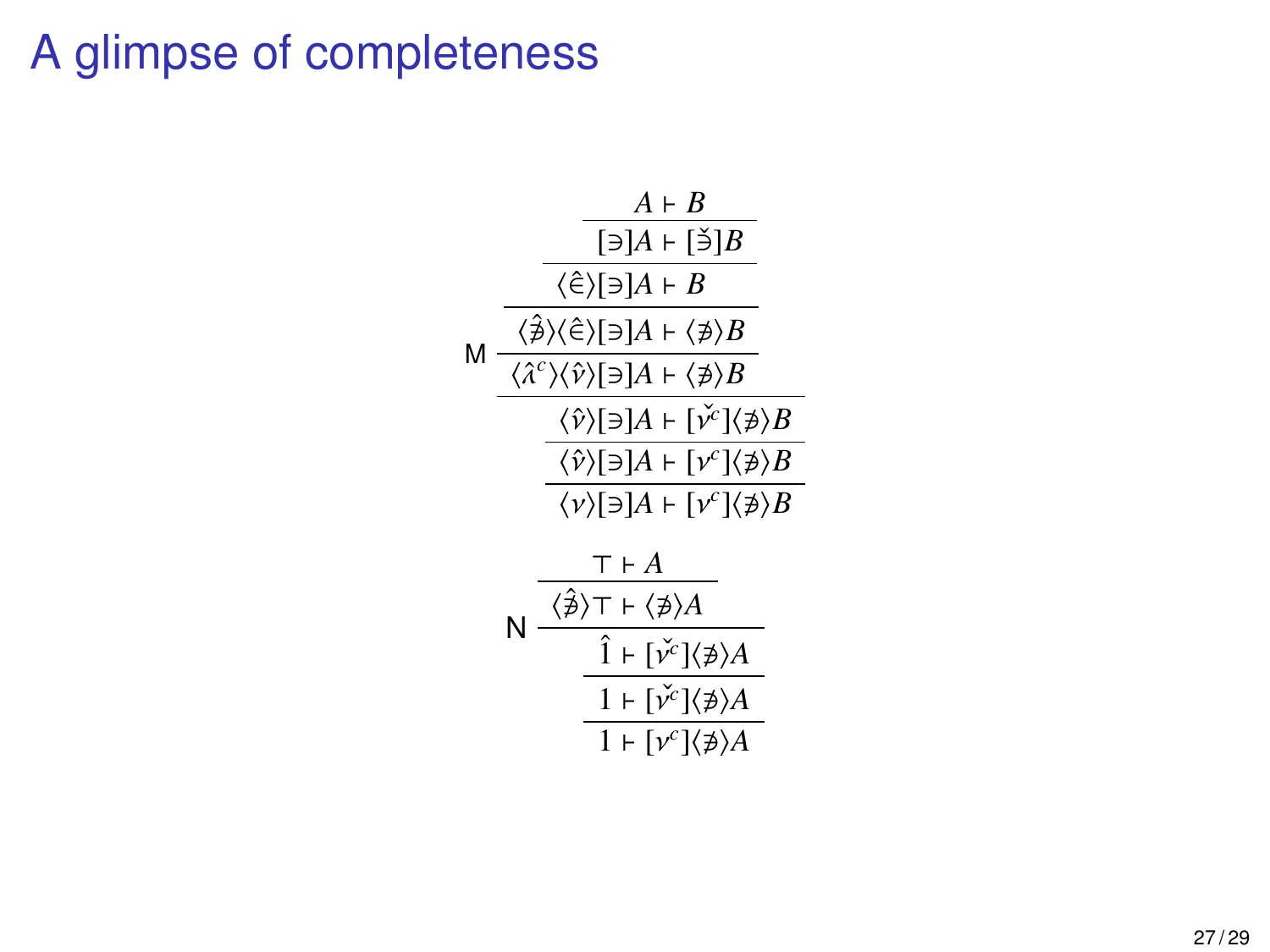# A glimpse of soundness

The most important question:

 $X \hat{\oplus} Y \vdash Z$  $X \vdash Z \check{\ominus} Y$  $Y \vdash Z \check{\ominus} X$